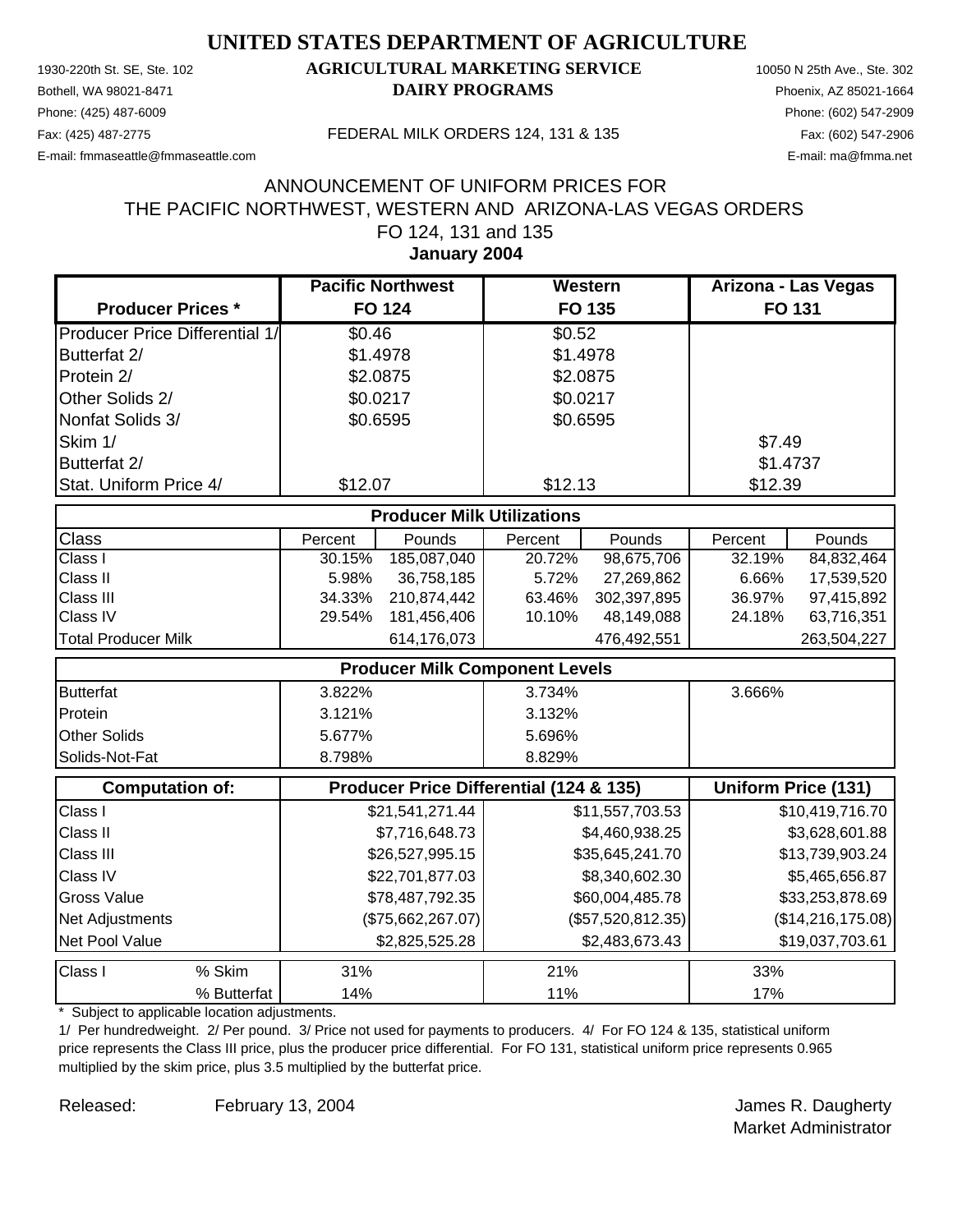# MILK MARKET SUMMARIES FOR JANUARY 2004

|                               |              | December 2003 | January 2003 | January 2004               |          |
|-------------------------------|--------------|---------------|--------------|----------------------------|----------|
|                               | January 2004 |               |              | <b>Percent Change From</b> |          |
|                               |              |               |              | Month-Ago                  | Year-Ago |
| <b>Producer Deliveries</b>    | 614,176,073  | 615,390,840   | 620,224,370  | $-0.20%$                   | $-0.98%$ |
| <b>Daily Deliveries</b>       | 19,812,131   | 19,851,317    | 20,007,238   | $-0.20%$                   | $-0.98%$ |
| Number of Producers           | 890          | 891           | 918          |                            |          |
| Daily Deliveries Per Producer | 22,261       | 22,280        | 21,794       | $-0.09%$                   | 2.14%    |
| <b>Class I Producer Milk</b>  | 185,087,040  | 182,491,832   | 188,938,767  | 1.42%                      | $-2.04%$ |
| Class I Utilization (%)       | 30.15%       | 29.66%        | 30.46%       |                            |          |
| Class I Daily Usage           | 5,970,550    | 5,886,833     | 6,094,799    | 1.42%                      | $-2.04%$ |

# **Pacific Northwest Order (FO 124)**

### **Arizona-Las Vegas Order (FO 131)**

|                               |              |               |              | January 2004               |          |
|-------------------------------|--------------|---------------|--------------|----------------------------|----------|
|                               | January 2004 | December 2003 | January 2003 | <b>Percent Change From</b> |          |
|                               |              |               |              | Month-Ago                  | Year-Ago |
| <b>Producer Deliveries</b>    | 263,504,227  | 259,799,247   | 272,292,256  | 1.43%                      | $-3.23%$ |
| <b>Daily Deliveries</b>       | 8,500,136    | 8,380,621     | 8,783,621    | 1.43%                      | $-3.23%$ |
| Number of Producers           | 104          | 104           | 109I         |                            |          |
| Daily Deliveries Per Producer | 81,732       | 80,583        | 80,584       | 1.43%                      | 1.42%    |
| <b>Class I Producer Milk</b>  | 84,832,464   | 85,613,906    | 88,116,973   | $-0.91%$                   | $-3.73%$ |
| Class I Utilization (%)       | 32.19%       | 32.96%        | 32.36%       |                            |          |
| <b>Class I Daily Usage</b>    | 2,736,531    | 2,761,739     | 2,842,483    | $-0.91%$                   | $-3.73%$ |

## **Western Order (FO 135)**

|                               |              |               |              | January 2004               |          |
|-------------------------------|--------------|---------------|--------------|----------------------------|----------|
|                               | January 2004 | December 2003 | January 2003 | <b>Percent Change From</b> |          |
|                               |              |               |              | Month-Ago                  | Year-Ago |
| <b>Producer Deliveries</b>    | 476,492,551  | 435,987,373   | 507,836,998  | 9.29%                      | $-6.17%$ |
| <b>Daily Deliveries</b>       | 15,370,727   | 14,064,109    | 16,381,839   | 9.29%                      | $-6.17%$ |
| Number of Producers           | 731          | 731           | 754          |                            |          |
| Daily Deliveries Per Producer | 21,027       | 19,240        | 21,727       | 9.29%                      | $-3.22%$ |
| <b>Class I Producer Milk</b>  | 98,675,706   | 96,447,914    | 95, 157, 712 | 2.31%                      | 3.70%    |
| Class I Utilization (%)       | 20.72%       | 22.12%        | 18.74%       |                            |          |
| <b>Class I Daily Usage</b>    | 3,183,087    | 3,111,223     | 3,069,604    | 2.31%                      | 3.70%    |

1/ Eligible milk not pooled due to price. Comparisons to previous month or year may be biased.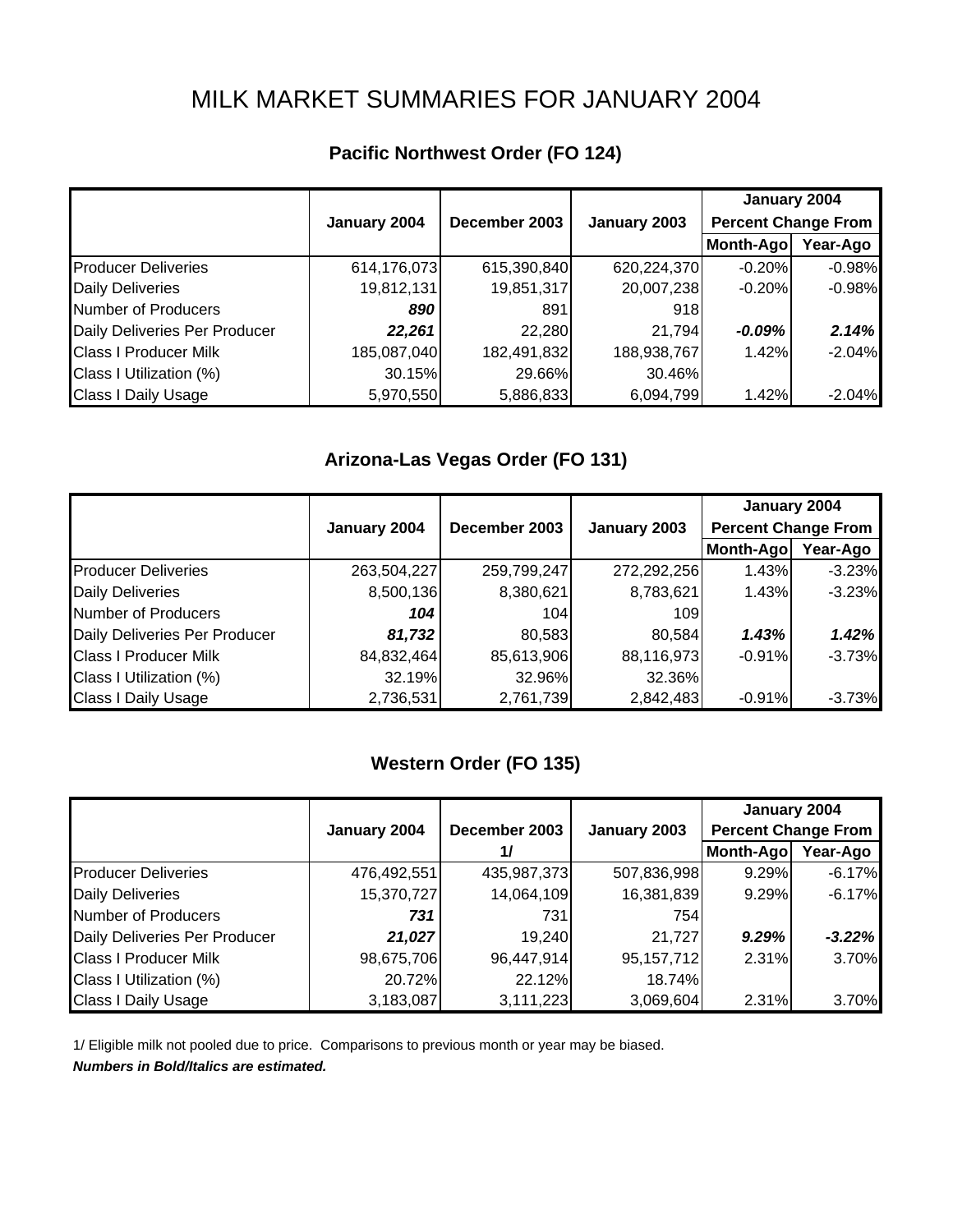Phone: (425) 487-6009 Phone: (602) 547-2909

#### 1930-220th St. SE, Ste. 102 **AGRICULTURAL MARKETING SERVICE** 10050 N 25th Ave., Ste. 302 Bothell, WA 98021-8471 **DAIRY PROGRAMS** Phoenix, AZ 85021-1664

E-mail: fmmaseattle@fmmaseattle.com E-mail: ma@fmma.net

Fax: (425) 487-2775 FEDERAL MILK ORDERS 124, 131 & 135 Fax: (602) 547-2906

#### FO 124, 131 and 135 THE PACIFIC NORTHWEST, WESTERN AND ARIZONA-LAS VEGAS ORDERS ANNOUNCEMENT OF UNIFORM PRICES FOR

**February 2004**

|                                       | <b>Pacific Northwest</b> | Western  | Arizona - Las Vegas |
|---------------------------------------|--------------------------|----------|---------------------|
| <b>Producer Prices *</b>              | <b>FO 124</b>            | FO 135   | <b>FO 131</b>       |
| <b>Producer Price Differential 1/</b> | \$0.78                   | \$0.64   |                     |
| Butterfat 2/                          | \$1.8518                 | \$1.8518 |                     |
| Protein 2/                            | \$1.7911                 | \$1.7911 |                     |
| Other Solids 2/                       | \$0.0090                 | \$0.0090 |                     |
| Nonfat Solids 3/                      | \$0.6597                 | \$0.6597 |                     |
| Skim 1/                               |                          |          | \$6.84              |
| Butterfat 2/                          |                          |          | \$1.7983            |
| Stat. Uniform Price 4/                | \$12.67                  | \$12.53  | \$12.89             |

| <b>Producer Milk Utilizations</b> |         |               |         |             |         |               |  |
|-----------------------------------|---------|---------------|---------|-------------|---------|---------------|--|
| <b>Class</b>                      | Percent | <b>Pounds</b> | Percent | Pounds      | Percent | Pounds        |  |
| <b>Class I</b>                    | 28.34%  | 164.584.925   | 19.40%  | 88,198,228  | 31.41%  | 80.161.566    |  |
| <b>Class II</b>                   | 5.91%   | 34,320,400    | 5.92%   | 26,916,287  | 8.24%   | 21,021,272    |  |
| <b>Class III</b>                  | 34.83%  | 202.255.008   | 66.43%  | 302.000.397 | 35.35%  | 90.206.996    |  |
| <b>Class IV</b>                   | 30.92%  | 179.556.674   | 8.25%   | 37.506.457  | 25.00%  | 63,798,041    |  |
| <b>Total Producer Milk</b>        |         | 580,717,007   |         | 454,621,369 |         | 255, 187, 875 |  |

| <b>Producer Milk Component Levels</b> |        |        |        |  |
|---------------------------------------|--------|--------|--------|--|
| <b>Butterfat</b>                      | 3.753% | 3.698% | 3.612% |  |
| Protein                               | 3.071% | 3.110% |        |  |
| <b>Other Solids</b>                   | 5.677% | 5.695% |        |  |
| <b>ISolids-Not-Fat</b>                | 8.748% | 8.804% |        |  |

|                    | <b>Computation of:</b> | Producer Price Differential (124 & 135)<br><b>Uniform Price (131)</b> |                     |                   |
|--------------------|------------------------|-----------------------------------------------------------------------|---------------------|-------------------|
| Class I            |                        | \$18,147,821.23                                                       | \$9,836,050.96      | \$9,399,376.33    |
| <b>Class II</b>    |                        | \$8,758,250.38                                                        | \$4,737,186.14      | \$5,682,370.55    |
| <b>Class III</b>   |                        | \$25,928,323.25                                                       | \$35,850,272.39     | \$13,467,692.00   |
| <b>Class IV</b>    |                        | \$23,912,197.78                                                       | \$8,237,739.46      | \$4,807,322.97    |
| <b>Gross Value</b> |                        | \$76,746,592.64                                                       | \$58,661,248.95     | \$33,356,761.85   |
| Net Adjustments    |                        | (\$72,216,704.06)                                                     | $(\$55,741,424.29)$ | (\$16,505,948.73) |
| Net Pool Value     |                        | \$4,529,888.58                                                        | \$2,919,824.66      | \$16,850,813.12   |
| <b>Class I</b>     | % Skim                 | <b>29%</b>                                                            | <b>20%</b>          | 32%               |
|                    | % Butterfat            | 14%                                                                   | 10%                 | 17%               |

\* Subject to applicable location adjustments.

1/ Per hundredweight. 2/ Per pound. 3/ Price not used for payments to producers. 4/ For FO 124 & 135, statistical uniform price represents the Class III price, plus the producer price differential. For FO 131, statistical uniform price represents 0.965 multiplied by the skim price, plus 3.5 multiplied by the butterfat price.

March 12, 2004

Released: March 12, 2004 Channel Released: All March 12, 2004 Market Administrator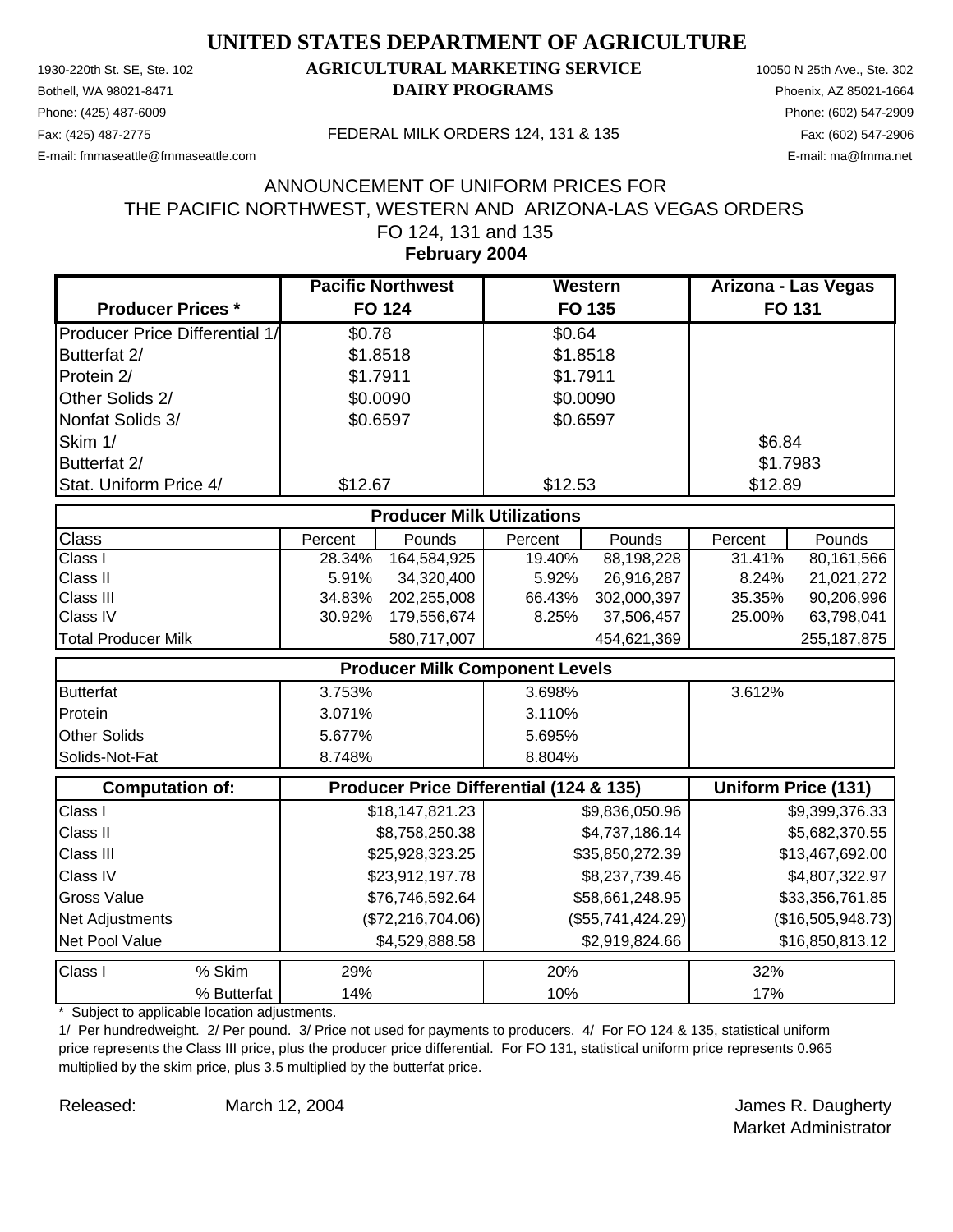# MILK MARKET SUMMARIES FOR FEBRUARY 2004

|                               |                                                |             |                            | February 2004 |          |
|-------------------------------|------------------------------------------------|-------------|----------------------------|---------------|----------|
|                               | February 2004<br>January 2004<br>February 2003 |             | <b>Percent Change From</b> |               |          |
|                               | 17                                             | 1/          |                            | Month-Ago     | Year-Ago |
| <b>Producer Deliveries</b>    | 580,717,007                                    | 614,176,073 | 564,546,062                | $-5.45%$      | 2.86%    |
| <b>Daily Deliveries</b>       | 20,024,724                                     | 19,812,131  | 20,162,359                 | 1.07%         | $-0.68%$ |
| Number of Producers           | 869                                            | 881         | 908                        |               |          |
| Daily Deliveries Per Producer | 23,043                                         | 22,488      | 22,205                     | 2.47%         | 3.77%    |
| <b>Class I Producer Milk</b>  | 164,584,925                                    | 185,087,040 | 162,706,392                | $-11.08%$     | 1.15%    |
| Class I Utilization (%)       | 28.34%                                         | 30.15%      | 28.83%                     |               |          |
| <b>Class I Daily Usage</b>    | 5,675,342                                      | 5,970,550   | 5,810,943                  | $-4.94%$      | $-2.33%$ |

### **Pacific Northwest Order (FO 124)**

## **Arizona-Las Vegas Order (FO 131)**

|                               |               |              |               | February 2004              |          |
|-------------------------------|---------------|--------------|---------------|----------------------------|----------|
|                               | February 2004 | January 2004 | February 2003 | <b>Percent Change From</b> |          |
|                               |               |              |               | Month-Ago                  | Year-Ago |
| <b>Producer Deliveries</b>    | 255, 187, 875 | 263,504,227  | 257, 172, 229 | $-3.16%$                   | $-0.77%$ |
| <b>Daily Deliveries</b>       | 8,799,582     | 8,500,136    | 9,184,722     | 3.52%                      | $-4.19%$ |
| <b>Number of Producers</b>    | 100           | 100          | 105           |                            |          |
| Daily Deliveries Per Producer | 87,996        | 85,001       | 87,474        | 3.52%                      | 0.60%    |
| <b>Class I Producer Milk</b>  | 80,161,566    | 84,832,464   | 79,221,846    | $-5.51%$                   | 1.19%    |
| Class I Utilization (%)       | 31.41%        | 32.19%       | 30.80%        |                            |          |
| <b>Class I Daily Usage</b>    | 2,764,192     | 2,736,531    | 2,829,352     | 1.01%                      | $-2.30%$ |

## **Western Order (FO 135)**

|                               |               |              |               | February 2004              |          |
|-------------------------------|---------------|--------------|---------------|----------------------------|----------|
|                               | February 2004 | January 2004 | February 2003 | <b>Percent Change From</b> |          |
|                               |               |              |               | Month-Ago                  | Year-Ago |
| <b>Producer Deliveries</b>    | 454,621,369   | 476,492,551  | 465,354,135   | $-4.59\%$                  | $-2.31%$ |
| <b>Daily Deliveries</b>       | 15,676,599    | 15,370,727   | 16,619,791    | 1.99%                      | $-5.68%$ |
| Number of Producers           | 736           | 736          | 757           |                            |          |
| Daily Deliveries Per Producer | 21,300        | 20,884       | 21,955        | 1.99%                      | $-2.98%$ |
| <b>Class I Producer Milk</b>  | 88,198,228    | 98,675,706   | 86,360,771    | $-10.62%$                  | 2.13%    |
| Class I Utilization (%)       | 19.40%        | 20.72%       | 18.56%        |                            |          |
| <b>Class I Daily Usage</b>    | 3,041,318     | 3,183,087    | 3,084,313     | $-4.45%$                   | $-1.39%$ |

1/ Eligible milk not pooled due to price. Comparisons to previous month or year may be biased.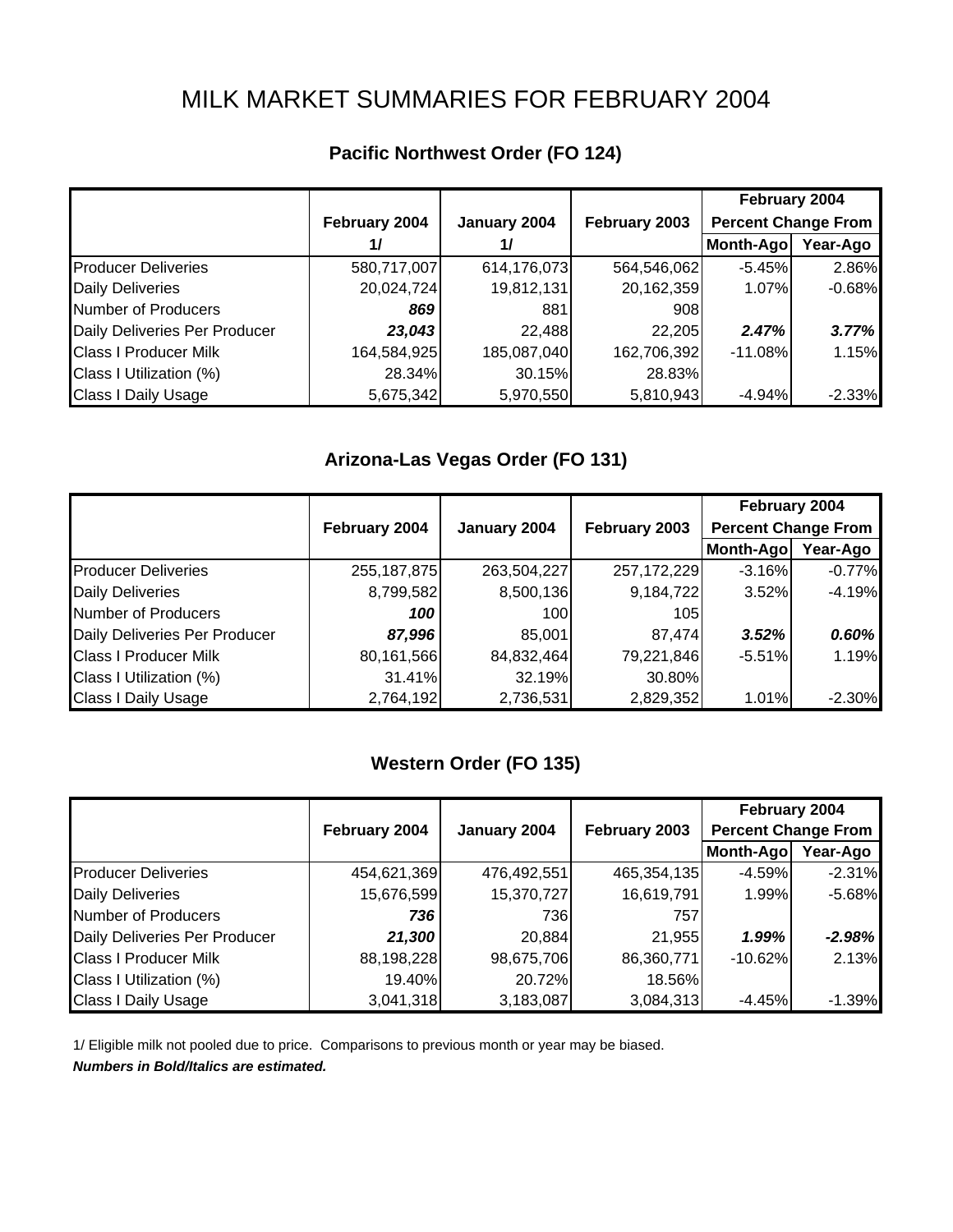Phone: (425) 487-6009 Phone: (602) 547-2909

#### 1930-220th St. SE, Ste. 102 **AGRICULTURAL MARKETING SERVICE** 10050 N 25th Ave., Ste. 302 Bothell, WA 98021-8471 **DAIRY PROGRAMS** Phoenix, AZ 85021-1664

E-mail: fmmaseattle@fmmaseattle.com E-mail: ma@fmma.net

Fax: (425) 487-2775 FEDERAL MILK ORDERS 124, 131 & 135 Fax: (602) 547-2906

#### FO 124, 131 and 135 THE PACIFIC NORTHWEST, WESTERN AND ARIZONA-LAS VEGAS ORDERS ANNOUNCEMENT OF UNIFORM PRICES FOR

**March 2004**

|                                         | <b>Pacific Northwest</b> | Western  | Arizona - Las Vegas |
|-----------------------------------------|--------------------------|----------|---------------------|
| <b>Producer Prices *</b>                | <b>FO 124</b>            | FO 135   | <b>FO 131</b>       |
| <b>IProducer Price Differential 1/1</b> | \$0.06                   | \$0.20   |                     |
| Butterfat 2/                            | \$2.3813                 | \$2.3813 |                     |
| Protein 2/                              | \$2.0133                 | \$2.0133 |                     |
| Other Solids 2/                         | \$0.0234                 | \$0.0234 |                     |
| Nonfat Solids 3/                        | \$0.6634                 | \$0.6634 |                     |
| Skim 1/                                 |                          |          | \$6.96              |
| Butterfat 2/                            |                          |          | \$2.2768            |
| Stat. Uniform Price 4/                  | \$14.55                  | \$14.69  | \$14.69             |

| <b>Producer Milk Utilizations</b> |         |             |         |             |         |             |  |  |
|-----------------------------------|---------|-------------|---------|-------------|---------|-------------|--|--|
| <b>Class</b>                      | Percent | Pounds      | Percent | Pounds      | Percent | Pounds      |  |  |
| <b>Class I</b>                    | 31.61%  | 189.930.320 | 60.03%  | 99,146,702  | 32.35%  | 86,148,705  |  |  |
| <b>Class II</b>                   | 6.95%   | 41,762,725  | 17.61%  | 29,089,414  | 8.23%   | 21.920.427  |  |  |
| <b>Class III</b>                  | 31.20%  | 187,476,930 | 5.17%   | 8,538,287   | 39.69%  | 105,678,189 |  |  |
| <b>Class IV</b>                   | 30.24%  | 181.664.292 | 17.19%  | 28.395.623  | 19.73%  | 52.523.765  |  |  |
| <b>Total Producer Milk</b>        |         | 600,834,267 |         | 165,170,026 |         | 266,271,086 |  |  |

| <b>Producer Milk Component Levels</b> |        |        |        |  |  |
|---------------------------------------|--------|--------|--------|--|--|
| Butterfat                             | 3.708% | 3.611% | 3.539% |  |  |
| Protein                               | 3.046% | 3.047% |        |  |  |
| <b>Other Solids</b>                   | 5.671% | 5.709% |        |  |  |
| <b>Solids-Not-Fat</b>                 | 8.717% | 8.756% |        |  |  |

|                    | <b>Computation of:</b> | Producer Price Differential (124 & 135) | <b>Uniform Price (131)</b> |                   |
|--------------------|------------------------|-----------------------------------------|----------------------------|-------------------|
| Class I            |                        | \$20,852,605.03                         | \$10,959,463.52            | \$10,049,216.10   |
| <b>Class II</b>    |                        | \$12,569,151.07                         | \$6,806,338.69             | \$6,508,715.70    |
| <b>Class III</b>   |                        | \$29,813,011.42                         | \$1,966,642.13             | \$19,530,562.55   |
| <b>Class IV</b>    |                        | \$27,233,941.25                         | \$4,886,585.41             | \$3,226,099.74    |
| <b>Gross Value</b> |                        | \$90,468,708.77                         | \$24,619,029.75            | \$39,314,594.09   |
| Net Adjustments    |                        | (\$90,108,040.38)                       | (\$24, 284, 673.42)        | (\$21,410,163.71) |
| Net Pool Value     |                        | \$360,668.39                            | \$334,356.33               | \$17,904,430.38   |
| <b>Class I</b>     | % Skim                 | 32%                                     | 61%                        | 33%               |
|                    | % Butterfat            | 16%                                     | 32%                        | 18%               |

\* Subject to applicable location adjustments.

1/ Per hundredweight. 2/ Per pound. 3/ Price not used for payments to producers. 4/ For FO 124 & 135, statistical uniform price represents the Class III price, plus the producer price differential. For FO 131, statistical uniform price represents 0.965 multiplied by the skim price, plus 3.5 multiplied by the butterfat price.

April 14, 2004

Released: April 14, 2004 Contract Contract Contract April 14, 2004 Market Administrator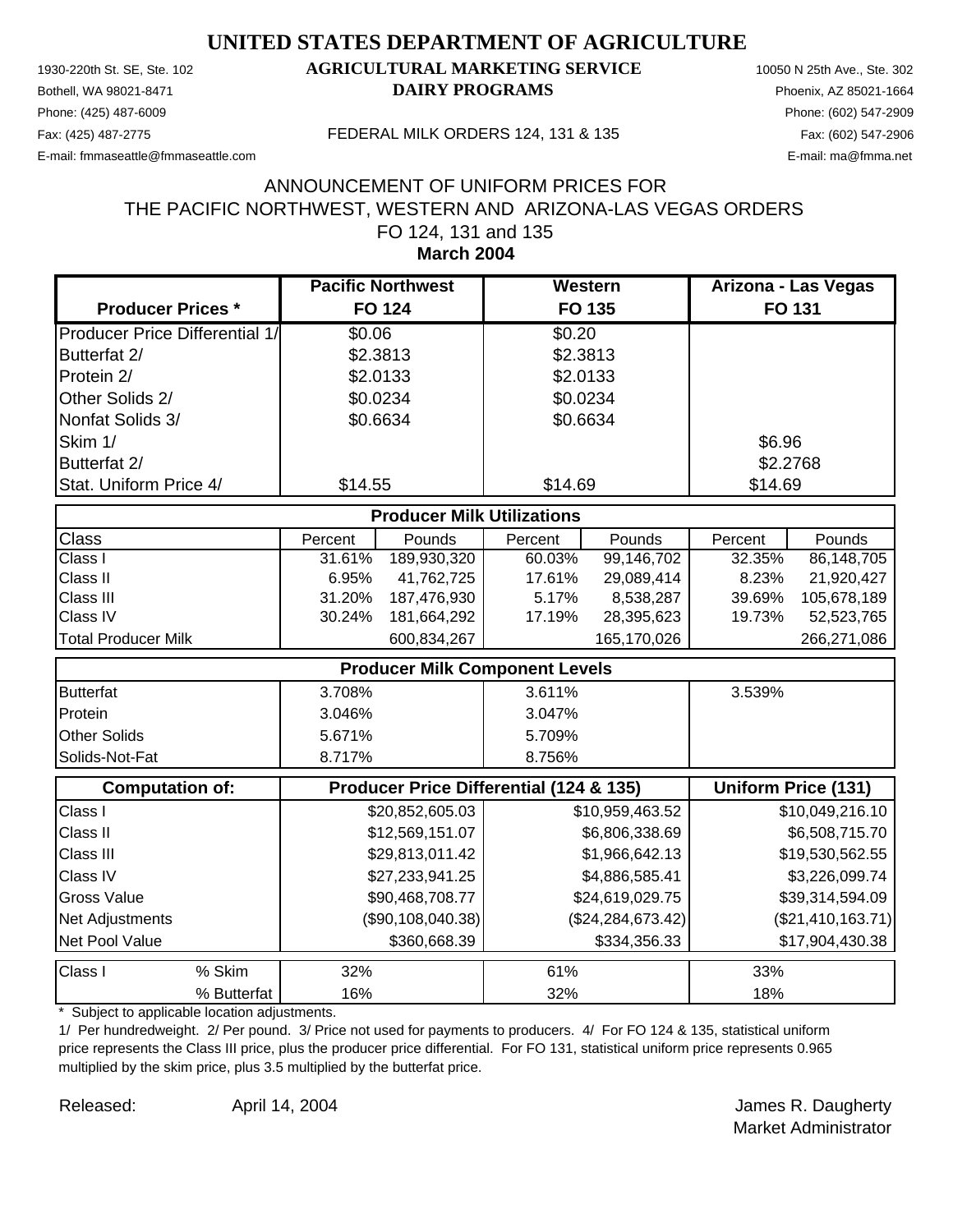# MILK MARKET SUMMARIES FOR MARCH 2004

| <b>Pacific Northwest Order (FO 124)</b> |  |
|-----------------------------------------|--|
|                                         |  |

|                               |                   |               |                   | <b>March 2004</b>          |          |
|-------------------------------|-------------------|---------------|-------------------|----------------------------|----------|
|                               | <b>March 2004</b> | February 2004 | <b>March 2003</b> | <b>Percent Change From</b> |          |
|                               | 1/                | 1/            |                   | Month-Ago                  | Year-Ago |
| <b>Producer Deliveries</b>    | 600,834,267       | 580,717,007   | 644,063,865       | 3.46%                      | $-6.71%$ |
| <b>Daily Deliveries</b>       | 19,381,751        | 20,024,724    | 20,776,254        | $-3.21\%$                  | $-6.71%$ |
| Number of Producers           | 863               | 863           | 912               |                            |          |
| Daily Deliveries Per Producer | 22,459            | 23,204        | 22,781            | $-3.21%$                   | $-1.41%$ |
| <b>Class I Producer Milk</b>  | 189,930,320       | 164,584,925   | 175,036,939       | 15.40%                     | 8.51%    |
| Class I Utilization (%)       | 31.61%            | 28.34%        | 27.17%            |                            |          |
| <b>Class I Daily Usage</b>    | 6,126,785         | 5,675,342     | 5,646,353         | 7.95%                      | 8.51%    |

### **Arizona-Las Vegas Order (FO 131)**

|                               |                   |               |                   | <b>March 2004</b>          |          |
|-------------------------------|-------------------|---------------|-------------------|----------------------------|----------|
|                               | <b>March 2004</b> | February 2004 | <b>March 2003</b> | <b>Percent Change From</b> |          |
|                               |                   |               |                   | Month-Ago                  | Year-Ago |
| <b>Producer Deliveries</b>    | 266,271,086       | 255, 187, 875 | 279,380,607       | 4.34%                      | $-4.69%$ |
| <b>Daily Deliveries</b>       | 8,589,390         | 8,799,582     | 9,012,278         | $-2.39%$                   | $-4.69%$ |
| Number of Producers           | 101               | 101           | 103               |                            |          |
| Daily Deliveries Per Producer | 85,043            | 87,125        | 87,498            | $-2.39%$                   | $-2.81%$ |
| <b>Class I Producer Milk</b>  | 86,148,705        | 80,161,566    | 82,628,738        | 7.47%                      | 4.26%    |
| Class I Utilization (%)       | 32.35%            | 31.41%        | 29.57%            |                            |          |
| <b>Class I Daily Usage</b>    | 2,778,990         | 2,764,192     | 2,665,443         | 0.54%                      | 4.26%    |

## **Western Order (FO 135)**

|                               |                   |               |                   | <b>March 2004</b>          |           |
|-------------------------------|-------------------|---------------|-------------------|----------------------------|-----------|
|                               | <b>March 2004</b> | February 2004 | <b>March 2003</b> | <b>Percent Change From</b> |           |
|                               | $\frac{1}{2}$     |               | $\frac{1}{2}$     | Month-Ago                  | Year-Ago  |
| <b>Producer Deliveries</b>    | 165,170,026       | 454,621,369   | 442,592,472       | $-63.67\%$                 | $-62.68%$ |
| <b>Daily Deliveries</b>       | 5,328,065         | 15,676,599    | 14,277,177        | $-66.01\%$                 | $-62.68%$ |
| Number of Producers           | 600               | 719           | 759               |                            |           |
| Daily Deliveries Per Producer | 8,880             | 21,803        | 18,811            | $-59.27%$                  | $-52.79%$ |
| <b>Class I Producer Milk</b>  | 99,146,702        | 88,198,228    | 90,246,614        | 12.41%                     | 9.86%     |
| Class I Utilization (%)       | 60.03%            | 19.40%        | 20.39%            |                            |           |
| <b>Class I Daily Usage</b>    | 3,198,281         | 3,041,318     | 2,911,181         | 5.16%                      | 9.86%     |

1/ Eligible milk not pooled due to price. Comparisons to previous month or year may be biased.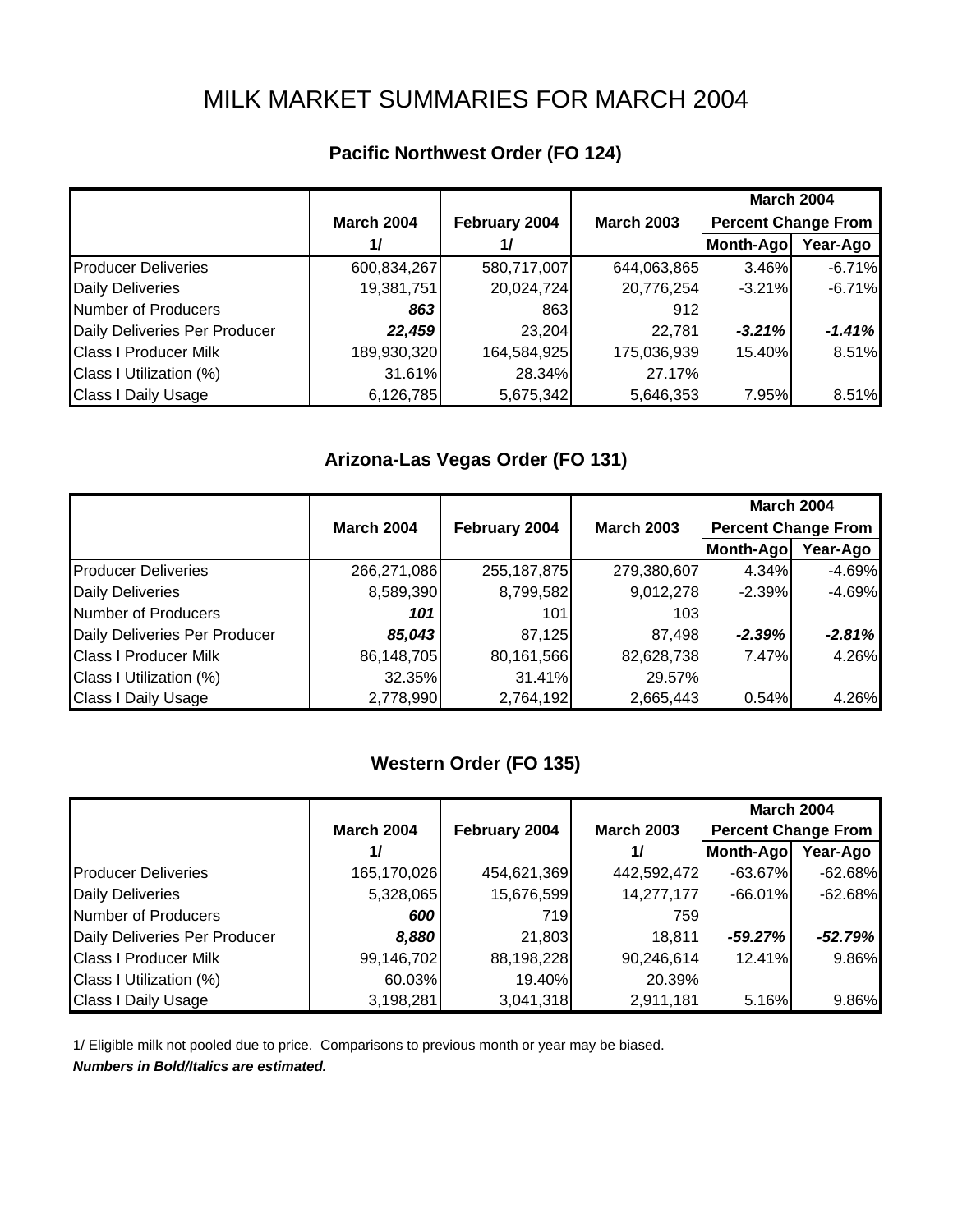Phone: (425) 487-6009 Phone: (602) 547-2909

### 1930-220th St. SE, Ste. 102 **AGRICULTURAL MARKETING SERVICE** 10050 N 25th Ave., Ste. 302 Bothell, WA 98021-8471 **DAIRY PROGRAMS** Phoenix, AZ 85021-1664

E-mail: fmmaseattle@fmmaseattle.com E-mail: ma@fmma.net

#### Fax: (425) 487-2775 FEDERAL MILK ORDERS 124 & 131

#### **April 2004** ANNOUNCEMENT OF UNIFORM PRICES FOR THE PACIFIC NORTHWEST AND ARIZONA-LAS VEGAS ORDERS FO 124 and 131

|                                       | <b>Pacific Northwest</b>          |                                       | Arizona - Las Vegas |                            |  |  |  |
|---------------------------------------|-----------------------------------|---------------------------------------|---------------------|----------------------------|--|--|--|
| <b>Producer Prices *</b>              |                                   | <b>FO 124</b>                         |                     | FO 131                     |  |  |  |
| <b>Producer Price Differential 1/</b> | (\$4.32)                          |                                       |                     |                            |  |  |  |
| Butterfat 2/                          | \$2.5013                          |                                       |                     |                            |  |  |  |
| Protein 2/                            | \$3.4465                          |                                       |                     |                            |  |  |  |
| Other Solids 2/                       | \$0.1042                          |                                       |                     |                            |  |  |  |
| Nonfat Solids 3/                      | \$0.6703                          |                                       |                     |                            |  |  |  |
| Skim 1/                               |                                   |                                       | \$8.99              |                            |  |  |  |
| Butterfat 2/                          |                                   |                                       | \$2.4614            |                            |  |  |  |
| Stat. Uniform Price 4/                | \$15.34                           |                                       | \$17.29             |                            |  |  |  |
|                                       | <b>Producer Milk Utilizations</b> |                                       |                     |                            |  |  |  |
| Class                                 | Percent                           | Pounds                                | Percent             | Pounds                     |  |  |  |
| Class I                               | 43.24%                            | 179, 162, 560                         | 32.67%              | 82,785,252                 |  |  |  |
| Class II                              | 8.35%                             | 34,583,442                            | 7.46%               | 18,886,905                 |  |  |  |
| Class III                             | 2.87%                             | 11,906,144                            | 41.16%              | 104,269,228                |  |  |  |
| Class IV                              | 45.54%                            | 188,715,912                           | 18.71%              | 47,397,870                 |  |  |  |
| <b>Total Producer Milk</b>            |                                   | 414,368,058                           |                     | 253,339,255                |  |  |  |
|                                       |                                   | <b>Producer Milk Component Levels</b> |                     |                            |  |  |  |
| <b>Butterfat</b>                      | 3.628%                            |                                       | 3.511%              |                            |  |  |  |
| Protein                               | 3.018%                            |                                       |                     |                            |  |  |  |
| <b>Other Solids</b>                   | 5.683%                            |                                       |                     |                            |  |  |  |
| Solids-Not-Fat                        | 8.700%                            |                                       |                     |                            |  |  |  |
| <b>Computation of:</b>                |                                   | <b>PPD (124)</b>                      |                     | <b>Uniform Price (131)</b> |  |  |  |
| Class I                               |                                   | \$21,093,388.26                       |                     | \$10,463,864.74            |  |  |  |
| Class II                              |                                   | \$12,089,624.37                       |                     | \$6,290,294.58             |  |  |  |
| Class III                             |                                   | \$4,543,796.80                        |                     | \$24,043,006.80            |  |  |  |
| Class IV                              |                                   | \$27,257,827.09                       |                     | \$3,009,179.70             |  |  |  |
| <b>Gross Value</b>                    |                                   | \$64,984,636.52                       |                     | \$43,806,345.82            |  |  |  |
| Net Adjustments                       |                                   | (\$82,901,920.46)                     |                     | (\$21,817,167.02)          |  |  |  |
| Net Pool Value                        |                                   | (\$17,917,283.94)                     |                     | \$21,989,178.80            |  |  |  |
| Class I<br>% Skim                     | 44%                               |                                       | 33%                 |                            |  |  |  |
| % Butterfat                           | 21%                               |                                       | 18%                 |                            |  |  |  |

\* Subject to applicable location adjustments.

1/ Per hundredweight. 2/ Per pound. 3/ Price not used for payments to producers. 4/ For FO 124, statistical uniform price represents the Class III price, plus the producer price differential. For

FO 131, statistical uniform price represents 0.965 multiplied by the skim price, plus 3.5 multiplied

by the butterfat price.

Released: May 14, 2004 Charles R. Daugherty May 14, 2004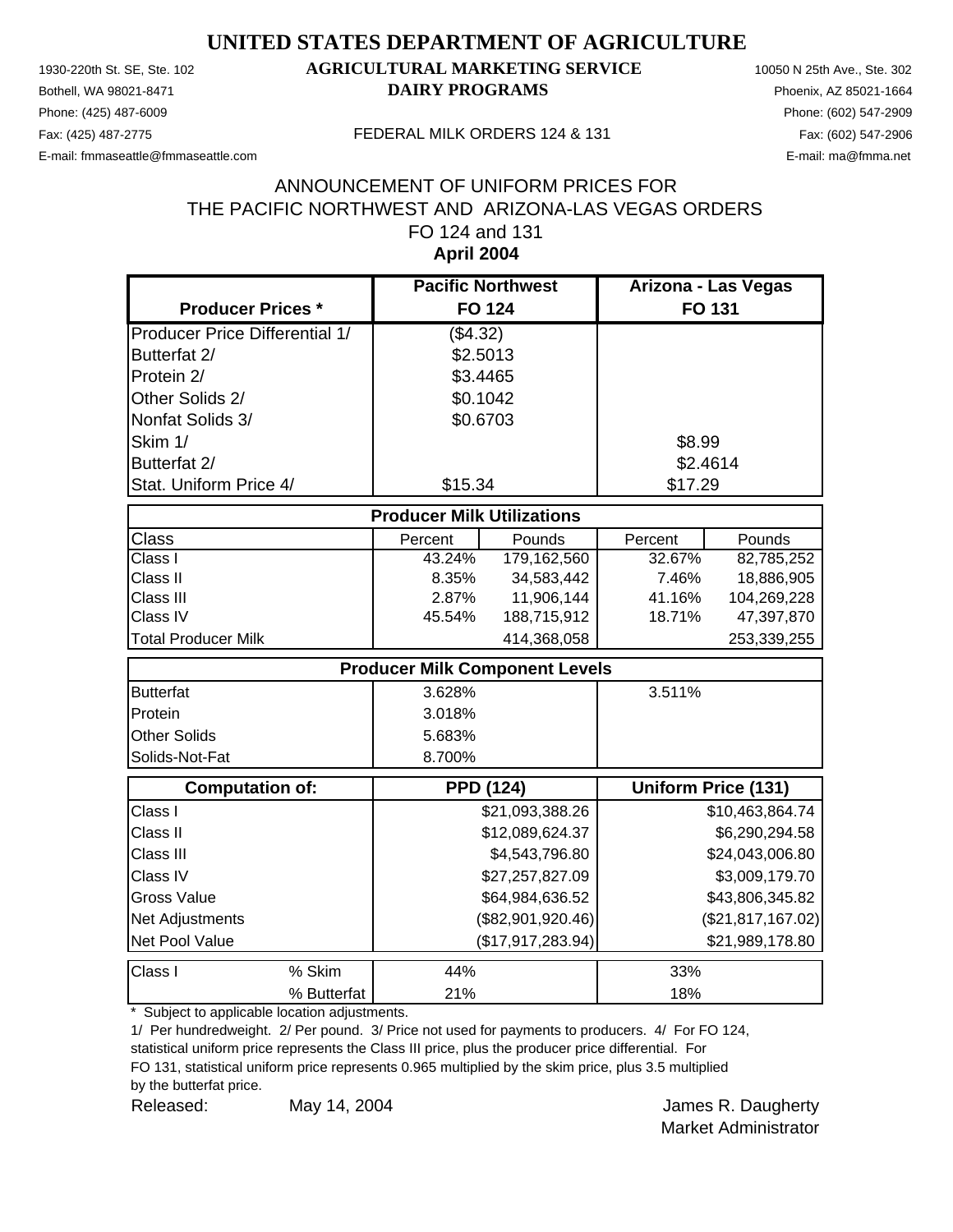# MILK MARKET SUMMARIES FOR APRIL 2004

## **Pacific Northwest Order (FO 124)**

|                               |             |                   |                   | <b>April 2004</b>          |           |
|-------------------------------|-------------|-------------------|-------------------|----------------------------|-----------|
|                               | April 2004  | <b>March 2004</b> | <b>April 2003</b> | <b>Percent Change From</b> |           |
|                               | 1/          | 11                |                   | Month-Ago                  | Year-Ago  |
| <b>Producer Deliveries</b>    | 414,368,058 | 600,834,267       | 625,726,509       | $-31.03%$                  | $-33.78%$ |
| <b>Daily Deliveries</b>       | 13,812,269  | 19,381,751        | 20,857,550        | $-28.74%$                  | $-33.78%$ |
| Number of Producers           | 692         | 862               | 909               |                            |           |
| Daily Deliveries Per Producer | 19,960      | 22,485            | 22,946            | $-11.23%$                  | $-13.01%$ |
| <b>Class I Producer Milk</b>  | 179,162,560 | 189,930,320       | 175,527,527       | $-5.67%$                   | 2.07%     |
| Class I Utilization (%)       | 43.24%      | 31.61%            | 28.05%            |                            |           |
| <b>Class I Daily Usage</b>    | 5,972,085   | 6,126,785         | 5,850,918         | $-2.52%$                   | 2.07%     |

#### **Arizona-Las Vegas Order (FO 131)**

|                               |                   |                   |                   | April 2004                 |          |  |
|-------------------------------|-------------------|-------------------|-------------------|----------------------------|----------|--|
|                               | <b>April 2004</b> | <b>March 2004</b> | <b>April 2003</b> | <b>Percent Change From</b> |          |  |
|                               |                   |                   |                   | Month-Ago                  | Year-Ago |  |
| <b>Producer Deliveries</b>    | 253,339,255       | 266,271,086       | 280,078,233       | $-4.86\%$                  | $-9.55%$ |  |
| <b>Daily Deliveries</b>       | 8,444,642         | 8,589,390         | 9,335,941         | $-1.69%$                   | $-9.55%$ |  |
| Number of Producers           | 100               | 100               | 107               |                            |          |  |
| Daily Deliveries Per Producer | 84,446            | 85,894            | 87,252            | $-1.69%$                   | $-3.22%$ |  |
| <b>Class I Producer Milk</b>  | 82,785,252        | 86,148,705        | 81,640,047        | $-3.90\%$                  | 1.40%    |  |
| Class I Utilization (%)       | 32.67%            | 32.35%            | 29.15%            |                            |          |  |
| <b>Class I Daily Usage</b>    | 2,759,508         | 2,778,990         | 2,721,335         | $-0.70%$                   | 1.40%    |  |

1/ Eligible milk not pooled due to price. Comparisons to previous month or year may be biased.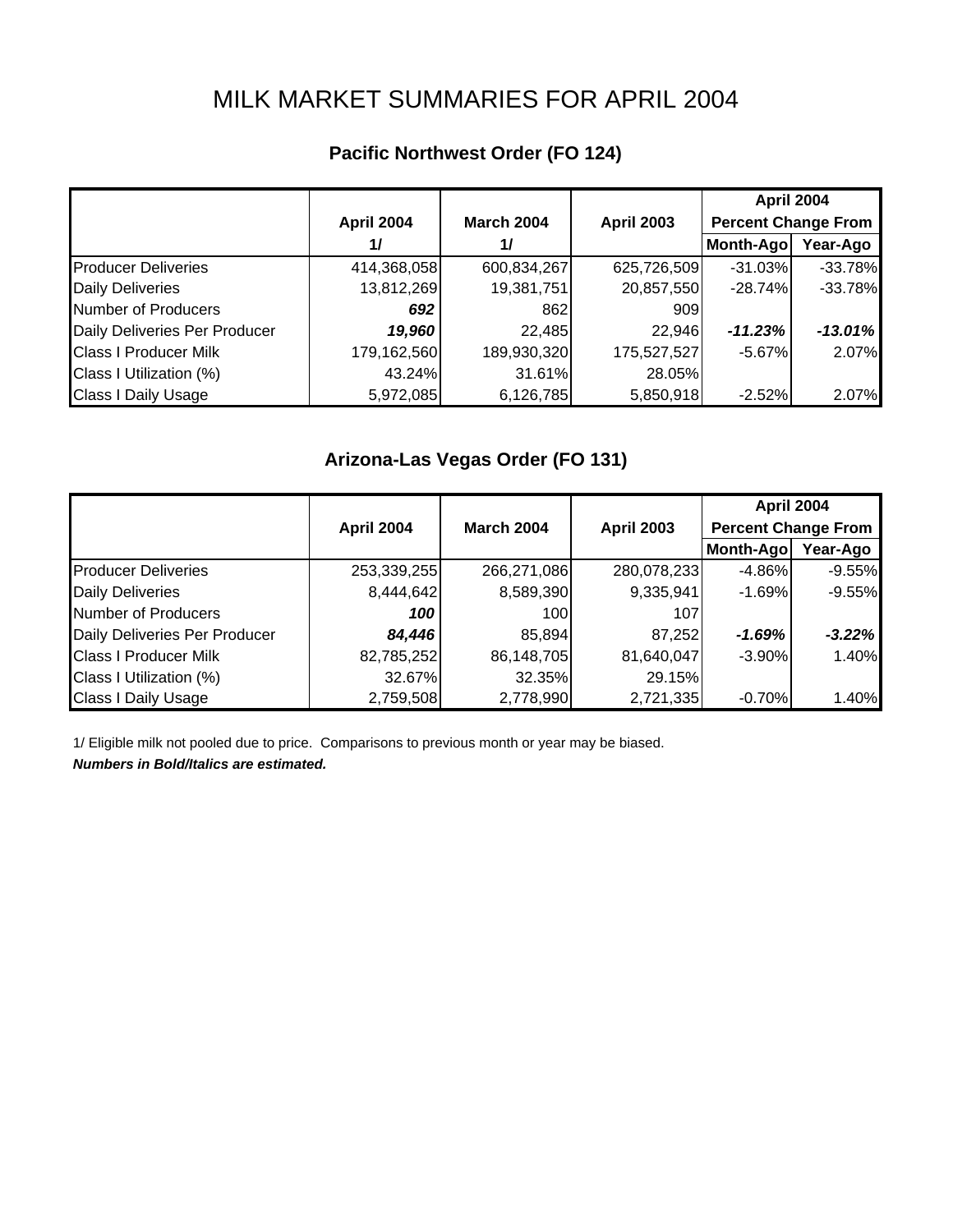#### **Understanding a Negative Producer Price Differential**

On May 14, 2004, the Statistical Uniform Price of the Pacific Northwest Order (FO 124) was announced at \$15.34 per cwt. for the April 2004 delivery period. The price reflects an increase of \$0.79 from March (\$14.55). The Producer Price Differential (PPD), however, decreased from a positive \$0.06 to a negative \$4.32 per cwt. The following article is written to provide an understanding of the negative PPD to dairy farmers who are paid on Federal order prices.

#### **Uniform Price and The Pool**

The Uniform price is the result of a process commonly referred to as the Federal order pool. The pooling process generates the uniform price that represents the classified (weighted average) value of all milk pooled on the Federal order based on how it was used by handlers. If the milk is used for packaging fluid milk products it is valued at the Class I price; if the milk is used in soft products like cottage cheese, ice cream, sour cream, etc., it is value at the Class II price; if the milk is used in cheese or butter/nonfat dry milk it is valued at the Class III and IV prices, respectively. Handlers report how much milk they receive and how they use the milk. The pool is the summation of all the values of each handler's uses of milk. The uniform price is roughly the summation of the values divided by the total pounds of milk. The uniform price therefore represents the entire value of the pool on a hundredweight basis.

The Federal order states that dairy farmers should be paid for their milk on the basis of its component content (pounds) of butterfat, protein and other solids. The components are those that price milk in Class III, or cheese production. Components have value in the market place so it follows that the dairy farmers who produce the components should be compensated for their value.

The Federal order makes sure nonmembers and cooperatives receive at least the minimum order value for their milk. The minimum order value producers receive is represented by the value of the components and the Producer Price Differential (PPD). When the classified value is higher than the producer component value of milk, the difference, i.e., the PPD, is positive. A positive PPD is the result of what can be called "normal" price relationships. However, when dairy commodity prices rise quickly, component prices rise, too, and this causes the producer component value of milk to be higher than the classified value, i.e., price relationships become "abnormal". Since the classified value is the maximum value available to be paid to dairy farmers, the PPD must be negative when the producer value of components is greater than the classified value.

The graphic below shows a very simplified example of how the classified value of all milk relates to: 1) the contribution of each class; 2) the Uniform price; 3) the producer component value; and 4) the resulting PPD.

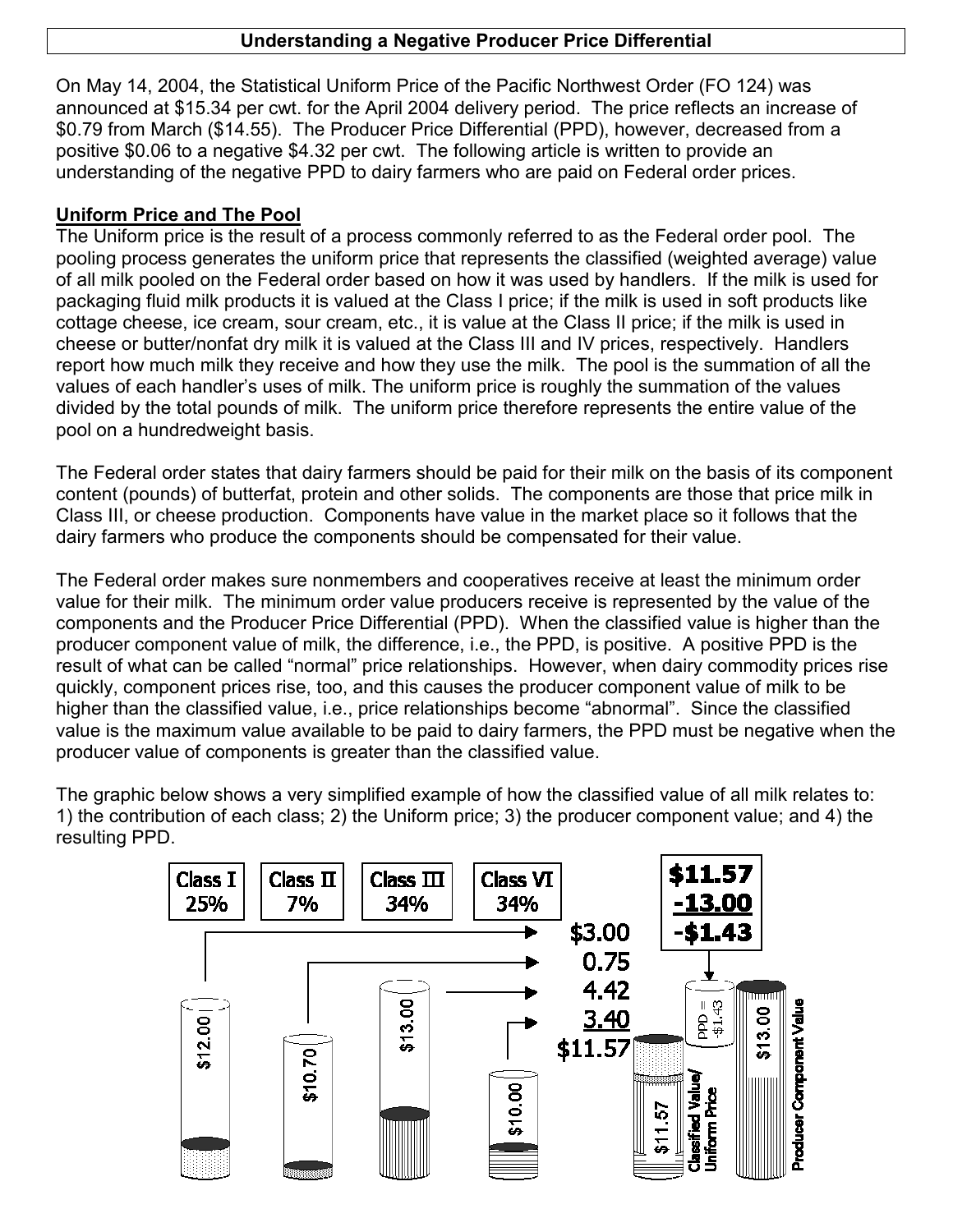Phone: (425) 487-6009 Phone: (602) 547-2909

### 1930-220th St. SE, Ste. 102 **AGRICULTURAL MARKETING SERVICE** 10050 N 25th Ave., Ste. 302 Bothell, WA 98021-8471 **DAIRY PROGRAMS** Phoenix, AZ 85021-1664

E-mail: fmmaseattle@fmmaseattle.com E-mail: ma@fmma.net

#### Fax: (425) 487-2775 FEDERAL MILK ORDERS 124 & 131

#### **May 2004** ANNOUNCEMENT OF UNIFORM PRICES FOR THE PACIFIC NORTHWEST AND ARIZONA-LAS VEGAS ORDERS FO 124 and 131

|                                       | <b>Pacific Northwest</b>          |                                       | Arizona - Las Vegas |                            |
|---------------------------------------|-----------------------------------|---------------------------------------|---------------------|----------------------------|
| <b>Producer Prices *</b>              |                                   | <b>FO 124</b>                         |                     | FO 131                     |
| <b>Producer Price Differential 1/</b> | (\$3.18)                          |                                       |                     |                            |
| Butterfat 2/                          |                                   | \$2.4282                              |                     |                            |
| Protein 2/                            |                                   | \$3.7639                              |                     |                            |
| Other Solids 2/                       |                                   | \$0.1444                              |                     |                            |
| Nonfat Solids 3/                      |                                   | \$0.6913                              |                     |                            |
| Skim 1/                               |                                   |                                       | \$11.23             |                            |
| Butterfat 2/                          |                                   |                                       |                     | \$2.4363                   |
| Stat. Uniform Price 4/                | \$17.40                           |                                       | \$19.36             |                            |
|                                       | <b>Producer Milk Utilizations</b> |                                       |                     |                            |
| <b>Class</b>                          | Percent                           | Pounds                                | Percent             | Pounds                     |
| $\overline{\text{Class}}$ I           | 38.40%                            | 168,811,252                           | 29.32%              | 72,713,904                 |
| Class II                              | 8.78%                             | 38,582,661                            | 7.09%               | 17,586,850                 |
| Class III                             | 2.78%                             | 12,204,173                            | 43.10%              | 106,878,111                |
| Class IV                              | 50.04%                            | 219,933,025                           | 20.49%              | 50,807,282                 |
| <b>Total Producer Milk</b>            |                                   | 439,531,111                           |                     | 247,986,147                |
|                                       |                                   | <b>Producer Milk Component Levels</b> |                     |                            |
| Butterfat                             | 3.572%                            |                                       | 3.522%              |                            |
| Protein                               | 3.007%                            |                                       |                     |                            |
| <b>Other Solids</b>                   | 5.700%                            |                                       |                     |                            |
| Solids-Not-Fat                        | 8.707%                            |                                       |                     |                            |
| <b>Computation of:</b>                |                                   | <b>PPD (124)</b>                      |                     | <b>Uniform Price (131)</b> |
| Class I                               |                                   | \$29,606,524.38                       |                     | \$13,417,192.01            |
| Class II                              |                                   | \$11,493,732.70                       |                     | \$6,241,068.41             |
| Class III                             |                                   | \$4,649,591.56                        |                     | \$25,080,952.95            |
| Class IV                              |                                   | \$31,662,630.31                       |                     | \$3,356,228.94             |
| <b>Gross Value</b>                    |                                   | \$77,412,478.95                       |                     | \$48,095,442.31            |
| Net Adjustments                       |                                   | (\$91,389,937.36)                     |                     | (\$21,200,581.89)          |
| Net Pool Value                        |                                   | (\$13,977,458.41)                     |                     | \$26,894,860.42            |
| Class I<br>% Skim                     | 39%                               |                                       | 30%                 |                            |
| % Butterfat                           | 19%                               |                                       | 16%                 |                            |

\* Subject to applicable location adjustments.

1/ Per hundredweight. 2/ Per pound. 3/ Price not used for payments to producers. 4/ For FO 124, statistical uniform price represents the Class III price, plus the producer price differential. For

FO 131, statistical uniform price represents 0.965 multiplied by the skim price, plus 3.5 multiplied

by the butterfat price.

Released: June 11, 2004 Charles R. Daugherty June 11, 2004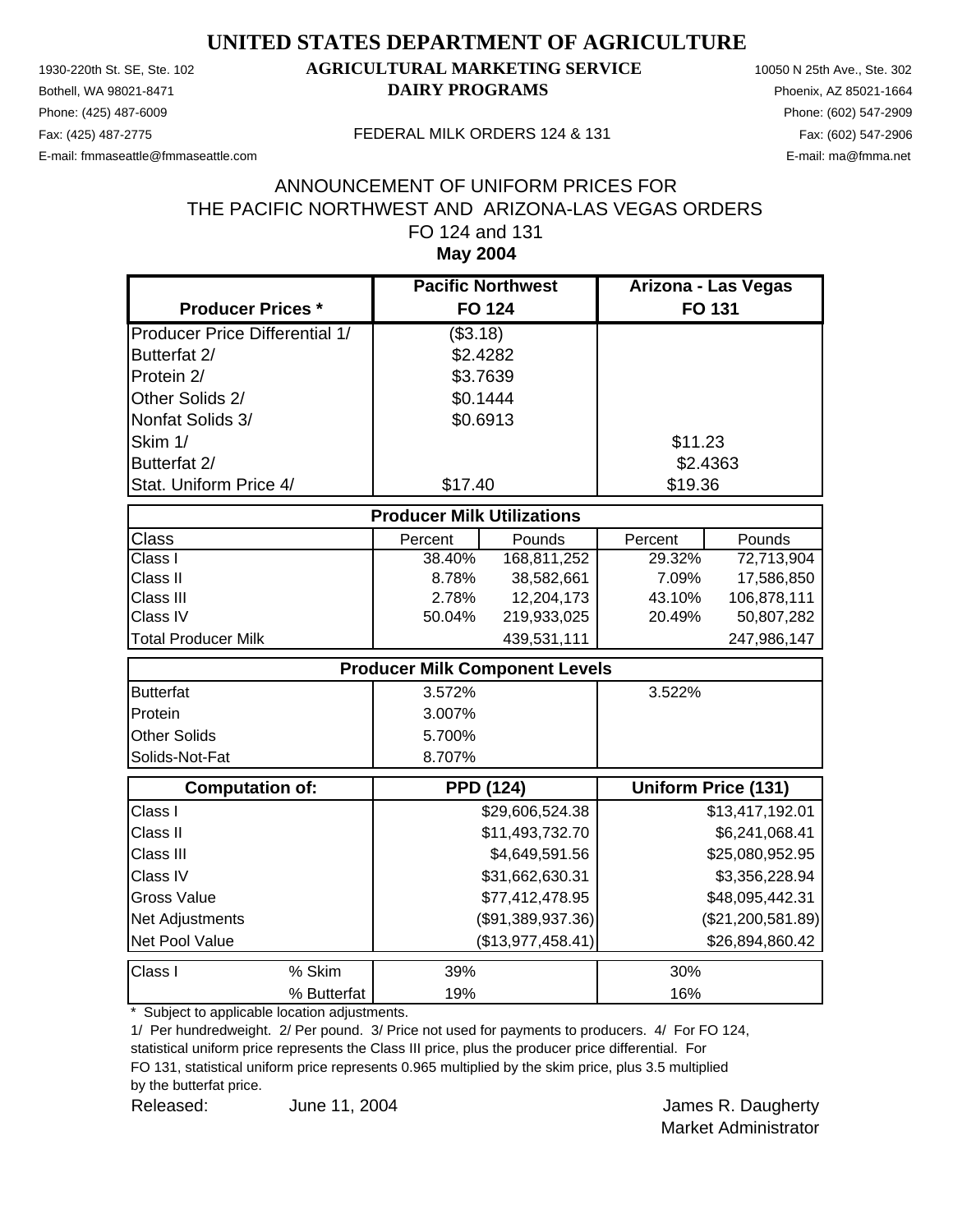# MILK MARKET SUMMARIES FOR MAY 2004

## **Pacific Northwest Order (FO 124)**

|                               |                 |             |                 |                            | <b>May 2004</b> |  |
|-------------------------------|-----------------|-------------|-----------------|----------------------------|-----------------|--|
|                               | <b>May 2004</b> | April 2004  | <b>May 2003</b> | <b>Percent Change From</b> |                 |  |
|                               | 1/              | 1/          |                 | Month-Ago                  | Year-Ago        |  |
| <b>Producer Deliveries</b>    | 439,531,111     | 414,368,058 | 642,190,976     | 6.07%                      | $-31.56%$       |  |
| <b>Daily Deliveries</b>       | 14,178,423      | 13,812,269  | 20,715,838      | 2.65%                      | $-31.56%$       |  |
| <b>Number of Producers</b>    | 692             | 692         | 903             |                            |                 |  |
| Daily Deliveries Per Producer | 20,489          | 19,960      | 22,941          | 2.65%                      | $-10.69%$       |  |
| <b>Class I Producer Milk</b>  | 168,811,252     | 179,162,560 | 180,277,109     | $-5.78%$                   | $-6.36%$        |  |
| Class I Utilization (%)       | 38.40%          | 43.24%      | 28.07%          |                            |                 |  |
| <b>Class I Daily Usage</b>    | 5,445,524       | 5,972,085   | 5,815,391       | $-8.82%$                   | $-6.36%$        |  |

#### **Arizona-Las Vegas Order (FO 131)**

|                               |                 |             |                 | <b>May 2004</b>            |           |  |
|-------------------------------|-----------------|-------------|-----------------|----------------------------|-----------|--|
|                               | <b>May 2004</b> | April 2004  | <b>May 2003</b> | <b>Percent Change From</b> |           |  |
|                               |                 |             |                 | Month-Ago                  | Year-Ago  |  |
| <b>Producer Deliveries</b>    | 247,986,147     | 253,339,255 | 283,030,596     | $-2.11%$                   | $-12.38%$ |  |
| <b>Daily Deliveries</b>       | 7,999,553       | 8,444,642   | 9,130,019       | $-5.27\%$                  | $-12.38%$ |  |
| Number of Producers           | 98              | 981         | 106             |                            |           |  |
| Daily Deliveries Per Producer | 81,628          | 86,170      | 86,132          | $-5.27%$                   | $-5.23%$  |  |
| <b>Class I Producer Milk</b>  | 72,713,904      | 82,785,252  | 81,765,615      | $-12.17%$                  | $-11.07%$ |  |
| Class I Utilization (%)       | 29.32%          | 32.67%      | 28.89%          |                            |           |  |
| <b>Class I Daily Usage</b>    | 2,345,610       | 2,759,508   | 2,637,600       | $-15.00\%$                 | $-11.07%$ |  |

1/ Eligible milk not pooled due to price. Comparisons to previous month or year may be biased.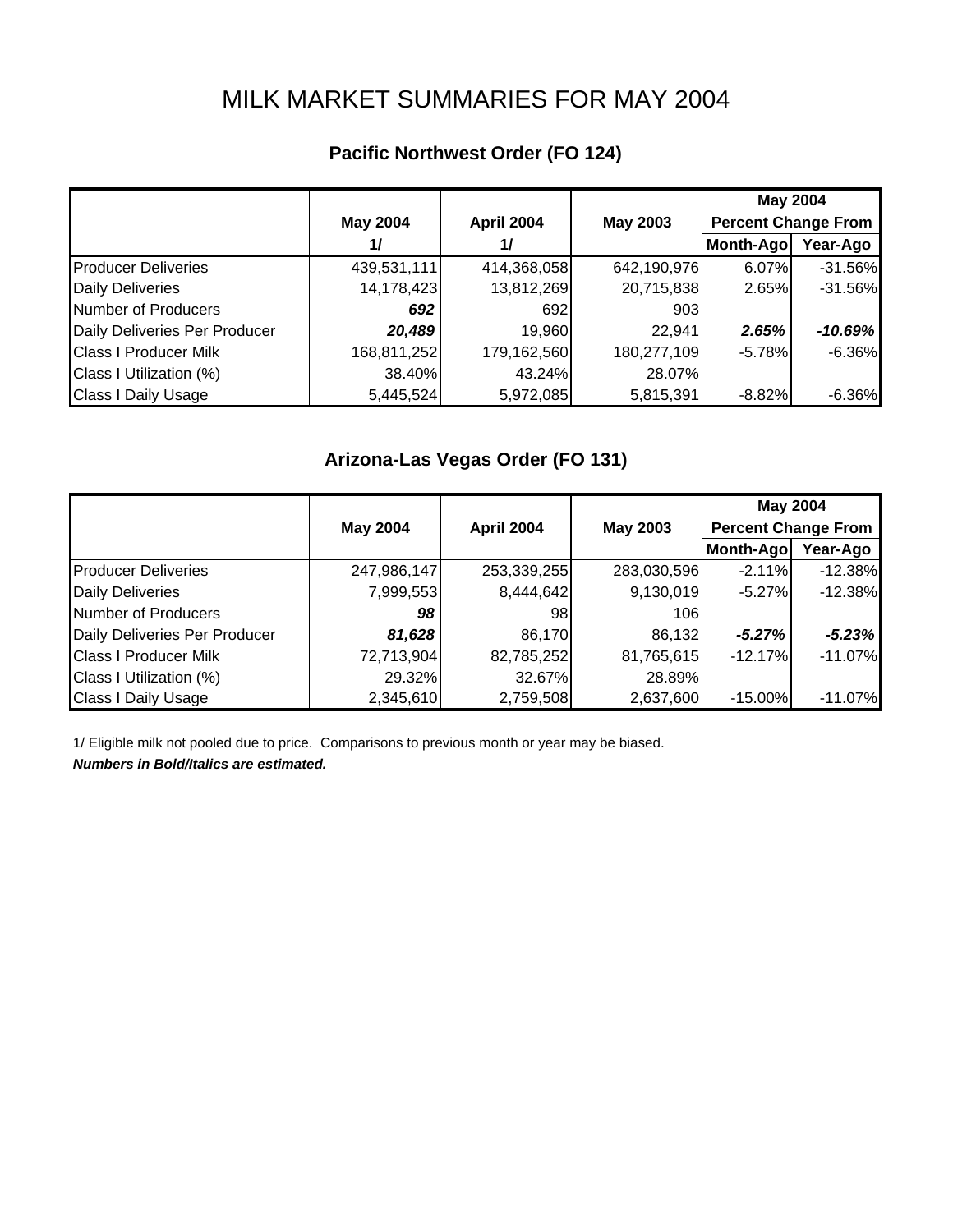Phone: (425) 487-6009 Phone: (602) 547-2909

### 1930-220th St. SE, Ste. 102 **AGRICULTURAL MARKETING SERVICE** 10050 N 25th Ave., Ste. 302 Bothell, WA 98021-8471 **DAIRY PROGRAMS** Phoenix, AZ 85021-1664

E-mail: fmmaseattle@fmmaseattle.com E-mail: ma@fmma.net

#### Fax: (425) 487-2775 FEDERAL MILK ORDERS 124 & 131

#### **June 2004** ANNOUNCEMENT OF UNIFORM PRICES FOR THE PACIFIC NORTHWEST AND ARIZONA-LAS VEGAS ORDERS FO 124 and 131

|                                       | <b>Pacific Northwest</b>          |                                       | Arizona - Las Vegas |                     |
|---------------------------------------|-----------------------------------|---------------------------------------|---------------------|---------------------|
| <b>Producer Prices *</b>              | <b>FO 124</b>                     |                                       |                     | <b>FO 131</b>       |
| <b>Producer Price Differential 1/</b> | (\$0.23)                          |                                       |                     |                     |
| Butterfat 2/                          |                                   | \$2.1768                              |                     |                     |
| Protein 2/                            |                                   | \$3.1086                              |                     |                     |
| Other Solids 2/                       |                                   | \$0.1339                              |                     |                     |
| Nonfat Solids 3/                      |                                   | \$0.7026                              |                     |                     |
| Skim 1/                               |                                   |                                       | \$10.54             |                     |
| Butterfat 2/                          |                                   |                                       | \$2.2291            |                     |
| Stat. Uniform Price 4/                | \$17.45                           |                                       | \$17.97             |                     |
|                                       | <b>Producer Milk Utilizations</b> |                                       |                     |                     |
| Class                                 | Percent                           | Pounds                                | Percent             | Pounds              |
| Class I                               | 27.70%                            | 164,462,589                           | 28.74%              | 69,283,134          |
| Class II                              | 6.91%                             | 40,996,559                            | 8.76%               | 21,110,189          |
| Class III                             | 29.56%                            | 175,495,743                           | 38.25%              | 92,219,503          |
| Class IV                              | 35.83%                            | 212,739,764                           | 24.25%              | 58,469,666          |
| <b>Total Producer Milk</b>            |                                   | 593,694,655                           |                     | 241,082,492         |
|                                       |                                   | <b>Producer Milk Component Levels</b> |                     |                     |
| <b>Butterfat</b>                      | 3.589%                            |                                       | 3.549%              |                     |
| Protein                               | 2.984%                            |                                       |                     |                     |
| <b>Other Solids</b>                   | 5.694%                            |                                       |                     |                     |
| Solids-Not-Fat                        | 8.678%                            |                                       |                     |                     |
| <b>Computation of:</b>                |                                   | <b>PPD (124)</b>                      |                     | Uniform Price (131) |
| Class I                               |                                   | \$31,561,699.66                       |                     | \$13,854,434.10     |
| Class II                              |                                   | \$11,800,574.71                       |                     | \$8,575,347.81      |
| Class III                             |                                   | \$33,425,219.74                       |                     | \$17,462,834.14     |
| Class IV                              |                                   | \$27,606,852.77                       |                     | \$3,731,712.90      |
| <b>Gross Value</b>                    |                                   | \$104,394,346.88                      |                     | \$43,624,328.95     |
| Net Adjustments                       |                                   | (\$105,759,957.96)                    |                     | (\$19,093,682.72)   |
| Net Pool Value                        |                                   | (\$1,365,611.08)                      |                     | \$24,530,646.23     |
| Class I<br>% Skim                     | 28%                               |                                       | 29%                 |                     |
| % Butterfat                           | 14%                               |                                       | 16%                 |                     |

\* Subject to applicable location adjustments.

1/ Per hundredweight. 2/ Per pound. 3/ Price not used for payments to producers. 4/ For FO 124, statistical uniform price represents the Class III price, plus the producer price differential. For

FO 131, statistical uniform price represents 0.965 multiplied by the skim price, plus 3.5 multiplied

by the butterfat price.

Released: July 14, 2004 **Container Search Assembly 14, 2004** Contains a structure of the United Structure R. Daugherty July 14, 2004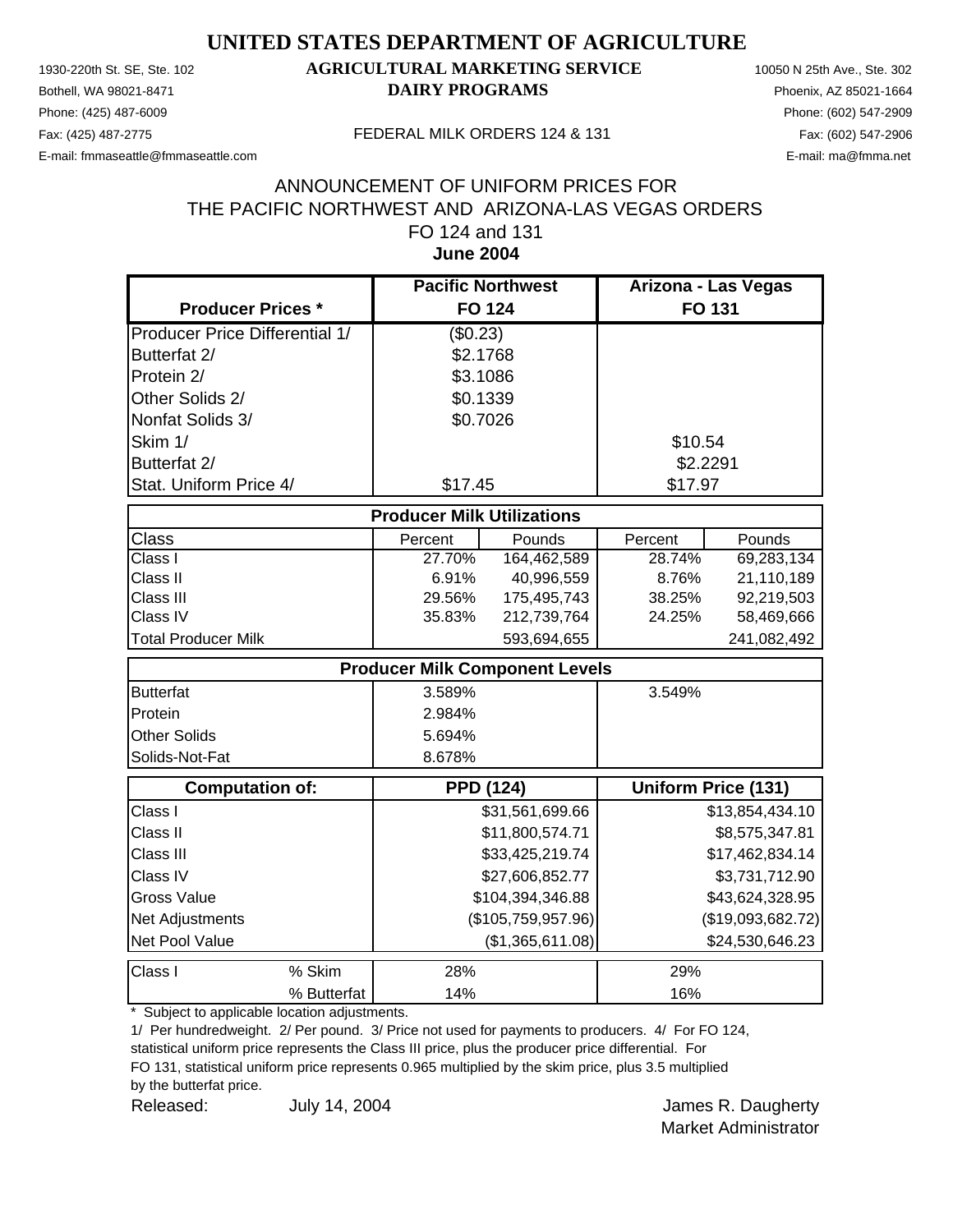# MILK MARKET SUMMARIES FOR JUNE 2004

## **Pacific Northwest Order (FO 124)**

|                               |                  |                 |                  |                            | <b>June 2004</b> |  |
|-------------------------------|------------------|-----------------|------------------|----------------------------|------------------|--|
|                               | <b>June 2004</b> | <b>May 2004</b> | <b>June 2003</b> | <b>Percent Change From</b> |                  |  |
|                               | 1/               | 1/              |                  | Month-Ago                  | Year-Ago         |  |
| <b>Producer Deliveries</b>    | 593,694,655      | 439,531,111     | 620,181,306      | 35.07%                     | $-4.27%$         |  |
| <b>Daily Deliveries</b>       | 19,789,822       | 14,178,423      | 20,672,710       | 39.58%                     | $-4.27%$         |  |
| Number of Producers           | 906              | 699             | 897              |                            |                  |  |
| Daily Deliveries Per Producer | 21,843           | 20,284          | 23,046           | 7.69%                      | $-5.22%$         |  |
| <b>Class I Producer Milk</b>  | 164,462,589      | 168,811,252     | 160,430,984      | $-2.58%$                   | 2.51%            |  |
| Class I Utilization (%)       | 27.70%           | 38.40%          | 25.87%           |                            |                  |  |
| <b>Class I Daily Usage</b>    | 5,482,086        | 5,445,524       | 5,347,699        | 0.67%                      | 2.51%            |  |

#### **Arizona-Las Vegas Order (FO 131)**

|                               |                  |                 |                  | <b>June 2004</b>           |          |  |
|-------------------------------|------------------|-----------------|------------------|----------------------------|----------|--|
|                               | <b>June 2004</b> | <b>May 2004</b> | <b>June 2003</b> | <b>Percent Change From</b> |          |  |
|                               |                  |                 |                  | Month-Ago                  | Year-Ago |  |
| <b>Producer Deliveries</b>    | 241,082,492      | 247,986,147     | 262,304,931      | $-2.78%$                   | $-8.09%$ |  |
| <b>Daily Deliveries</b>       | 8,036,083        | 7,999,553       | 8,743,498        | 0.46%                      | $-8.09%$ |  |
| Number of Producers           | 93               | 931             | 106              |                            |          |  |
| Daily Deliveries Per Producer | 86,409           | 86,017          | 82,486           | 0.46%                      | 4.76%    |  |
| <b>Class I Producer Milk</b>  | 69,283,134       | 72,713,904      | 72,425,722       | $-4.72%$                   | $-4.34%$ |  |
| Class I Utilization (%)       | 28.74%           | 29.32%          | 27.61%           |                            |          |  |
| <b>Class I Daily Usage</b>    | 2,309,438        | 2,345,610       | 2,414,191        | $-1.54%$                   | $-4.34%$ |  |

1/ Eligible milk not pooled due to price. Comparisons to previous month or year may be biased.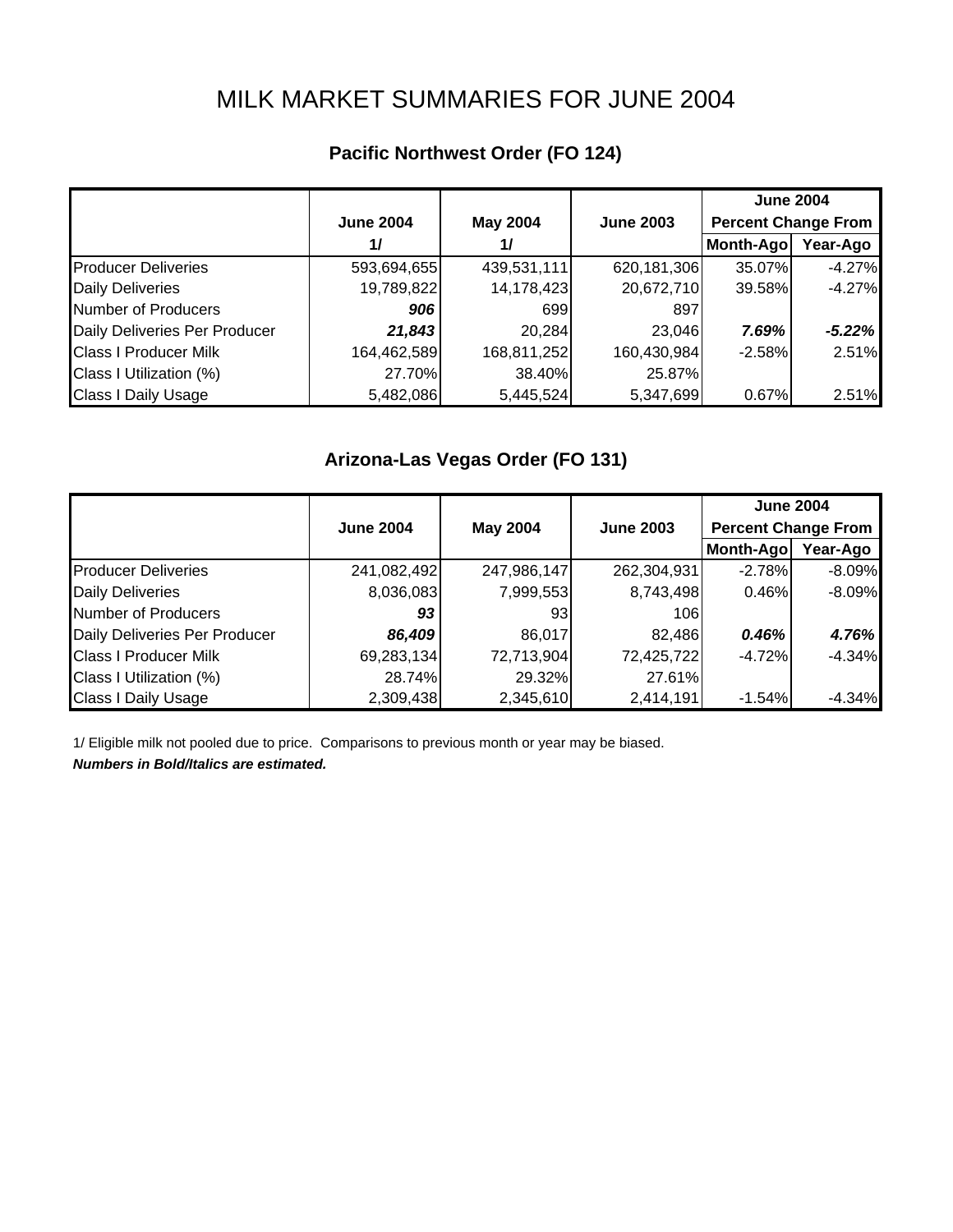Phone: (425) 487-6009 Phone: (602) 547-2909

### 1930-220th St. SE, Ste. 102 **AGRICULTURAL MARKETING SERVICE** 10050 N 25th Ave., Ste. 302 Bothell, WA 98021-8471 **DAIRY PROGRAMS** Phoenix, AZ 85021-1664

E-mail: fmmaseattle@fmmaseattle.com E-mail: ma@fmma.net

#### Fax: (425) 487-2775 FEDERAL MILK ORDERS 124 & 131

#### **July 2004** ANNOUNCEMENT OF UNIFORM PRICES FOR THE PACIFIC NORTHWEST AND ARIZONA-LAS VEGAS ORDERS FO 124 and 131

|                                       | <b>Pacific Northwest</b> |                                       | Arizona - Las Vegas |                            |  |  |
|---------------------------------------|--------------------------|---------------------------------------|---------------------|----------------------------|--|--|
| <b>Producer Prices *</b>              |                          | <b>FO 124</b>                         | FO 131              |                            |  |  |
| <b>Producer Price Differential 1/</b> | \$0.89                   |                                       |                     |                            |  |  |
| Butterfat 2/                          | \$2.0543                 |                                       |                     |                            |  |  |
| Protein 2/                            | \$2.3625                 |                                       |                     |                            |  |  |
| Other Solids 2/                       | \$0.1048                 |                                       |                     |                            |  |  |
| Nonfat Solids 3/                      | \$0.7042                 |                                       |                     |                            |  |  |
| Skim 1/                               |                          |                                       | \$9.27              |                            |  |  |
| Butterfat 2/                          |                          |                                       |                     | \$2.0710                   |  |  |
| Stat. Uniform Price 4/                | \$15.74                  |                                       | \$16.19             |                            |  |  |
| <b>Producer Milk Utilizations</b>     |                          |                                       |                     |                            |  |  |
| <b>Class</b>                          | Percent                  | Pounds                                | Percent             | Pounds                     |  |  |
| Class I                               | 26.74%                   | 173,345,926                           | 32.39%              | 74,004,450                 |  |  |
| Class II                              | 7.06%                    | 45,732,535                            | 10.29%              | 23,506,773                 |  |  |
| Class III                             | 33.01%                   | 213,872,447                           | 34.96%              | 79,867,910                 |  |  |
| Class IV                              | 33.19%                   | 215,046,713                           | 22.36%              | 51,081,409                 |  |  |
| <b>Total Producer Milk</b>            |                          | 647,997,621                           |                     | 228,460,542                |  |  |
|                                       |                          | <b>Producer Milk Component Levels</b> |                     |                            |  |  |
| <b>Butterfat</b>                      | 3.585%                   |                                       | 3.589%              |                            |  |  |
| Protein                               | 2.958%                   |                                       |                     |                            |  |  |
| <b>Other Solids</b>                   | 5.713%                   |                                       |                     |                            |  |  |
| Solids-Not-Fat                        | 8.671%                   |                                       |                     |                            |  |  |
| <b>Computation of:</b>                |                          | <b>PPD (124)</b>                      |                     | <b>Uniform Price (131)</b> |  |  |
| Class I                               |                          | \$28,730,234.12                       |                     | \$12,793,596.65            |  |  |
| Class II                              |                          | \$11,988,805.23                       |                     | \$7,823,045.28             |  |  |
| Class III                             |                          | \$33,677,261.58                       |                     | \$13,298,357.98            |  |  |
| Class IV                              |                          | \$27,752,337.84                       |                     | \$3,442,773.92             |  |  |
| <b>Gross Value</b>                    |                          | \$102,148,638.77                      |                     | \$37,357,773.83            |  |  |
| Net Adjustments                       |                          | (\$96,381,395.54)                     |                     | (\$16,915,657.52)          |  |  |
| Net Pool Value                        |                          | \$5,767,243.23                        |                     | \$20,442,116.31            |  |  |
| Class I<br>% Skim                     | 27%                      |                                       | 33%                 |                            |  |  |
| % Butterfat                           | 14%                      |                                       | 18%                 |                            |  |  |

\* Subject to applicable location adjustments.

1/ Per hundredweight. 2/ Per pound. 3/ Price not used for payments to producers. 4/ For FO 124, statistical uniform price represents the Class III price, plus the producer price differential. For

FO 131, statistical uniform price represents 0.965 multiplied by the skim price, plus 3.5 multiplied

by the butterfat price.

Released: August 13, 2004 Charles R. Daugherty August 13, 2004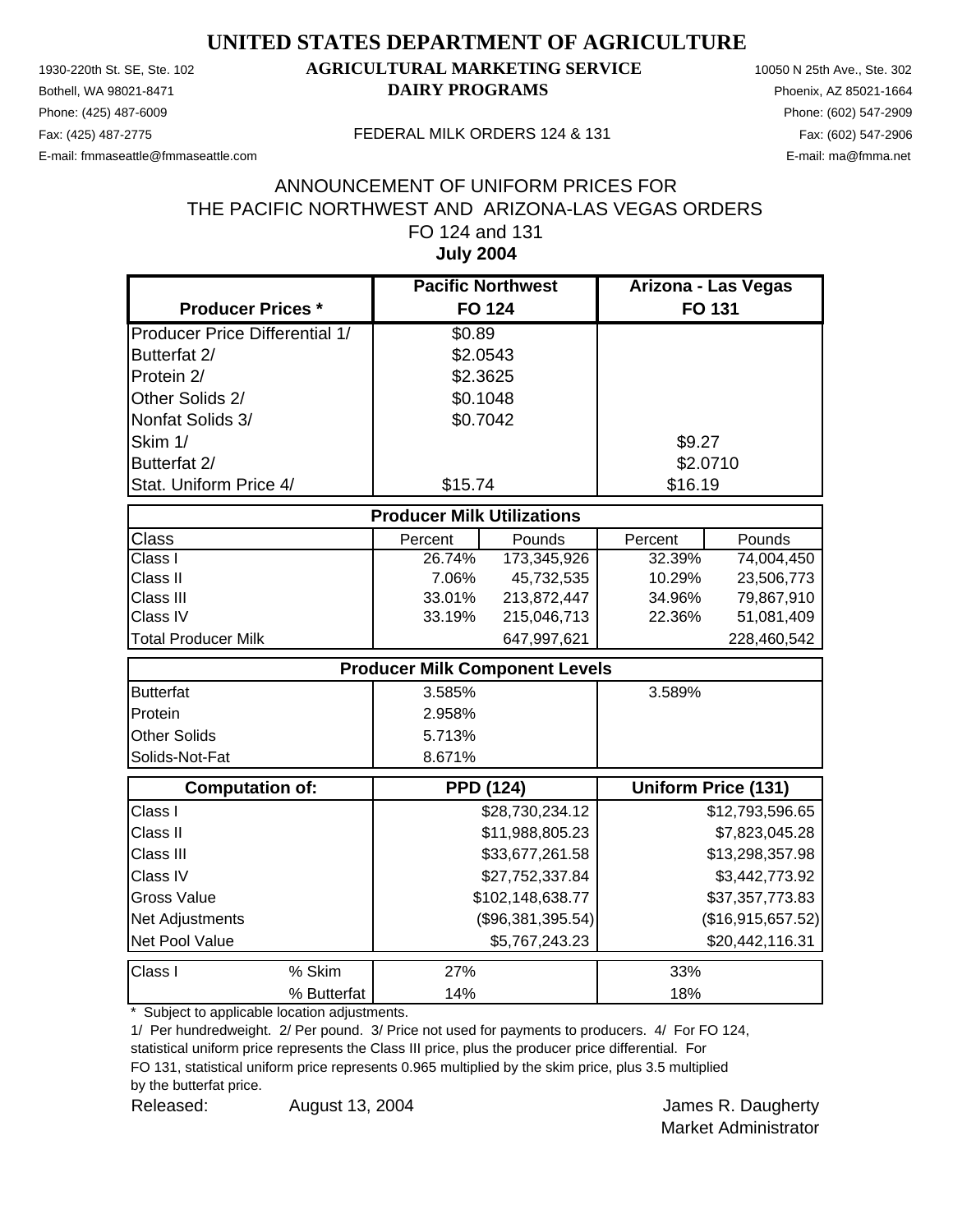# MILK MARKET SUMMARIES FOR JULY 2004

|  | Pacific Northwest Order (FO 124) |  |  |  |
|--|----------------------------------|--|--|--|
|--|----------------------------------|--|--|--|

|                               |                  |                  |                  | <b>July 2004</b>           |          |
|-------------------------------|------------------|------------------|------------------|----------------------------|----------|
|                               | <b>July 2004</b> | <b>June 2004</b> | <b>July 2003</b> | <b>Percent Change From</b> |          |
|                               | 1/               | 1/               | 1/               | Month-Ago                  | Year-Ago |
| <b>Producer Deliveries</b>    | 647,997,621      | 593,694,655      | 411,485,487      | 9.15%                      | 57.48%   |
| <b>Daily Deliveries</b>       | 20,903,149       | 19,789,822       | 13,273,725       | 5.63%                      | 57.48%   |
| Number of Producers           | 896              | 893              | 685              |                            |          |
| Daily Deliveries Per Producer | 23,329           | 22,161           | 19,378           | 5.27%                      | 20.39%   |
| <b>Class I Producer Milk</b>  | 173,345,926      | 164,462,589      | 172,452,699      | 5.40%                      | 0.52%    |
| Class I Utilization (%)       | 26.74%           | 27.70%           | 41.91%           |                            |          |
| <b>Class I Daily Usage</b>    | 5,591,804        | 5,482,086        | 5,562,990        | 2.00%                      | 0.52%    |

# **Arizona-Las Vegas Order (FO 131)**

|                               |                  |                  |                  | <b>July 2004</b>           |           |  |
|-------------------------------|------------------|------------------|------------------|----------------------------|-----------|--|
|                               | <b>July 2004</b> | <b>June 2004</b> | <b>July 2003</b> | <b>Percent Change From</b> |           |  |
|                               |                  |                  |                  | Month-Ago                  | Year-Ago  |  |
| <b>Producer Deliveries</b>    | 228,460,542      | 241,082,492      | 243,853,449      | $-5.24%$                   | $-6.31%$  |  |
| <b>Daily Deliveries</b>       | 7,369,695        | 8,036,083        | 7,866,240        | $-8.29%$                   | $-6.31%$  |  |
| Number of Producers           | 93               | 931              | 107              |                            |           |  |
| Daily Deliveries Per Producer | 79,244           | 86,409           | 73,516           | $-8.29\%$                  | 7.79%     |  |
| <b>Class I Producer Milk</b>  | 74,004,450       | 69,283,134       | 82,925,497       | 6.81%                      | $-10.76%$ |  |
| Class I Utilization (%)       | 32.39%           | 28.74%           | 34.00%           |                            |           |  |
| <b>Class I Daily Usage</b>    | 2,387,240        | 2,309,438        | 2,675,016        | 3.37%                      | $-10.76%$ |  |

1/ Eligible milk not pooled due to price. Comparisons to previous month or year may be biased.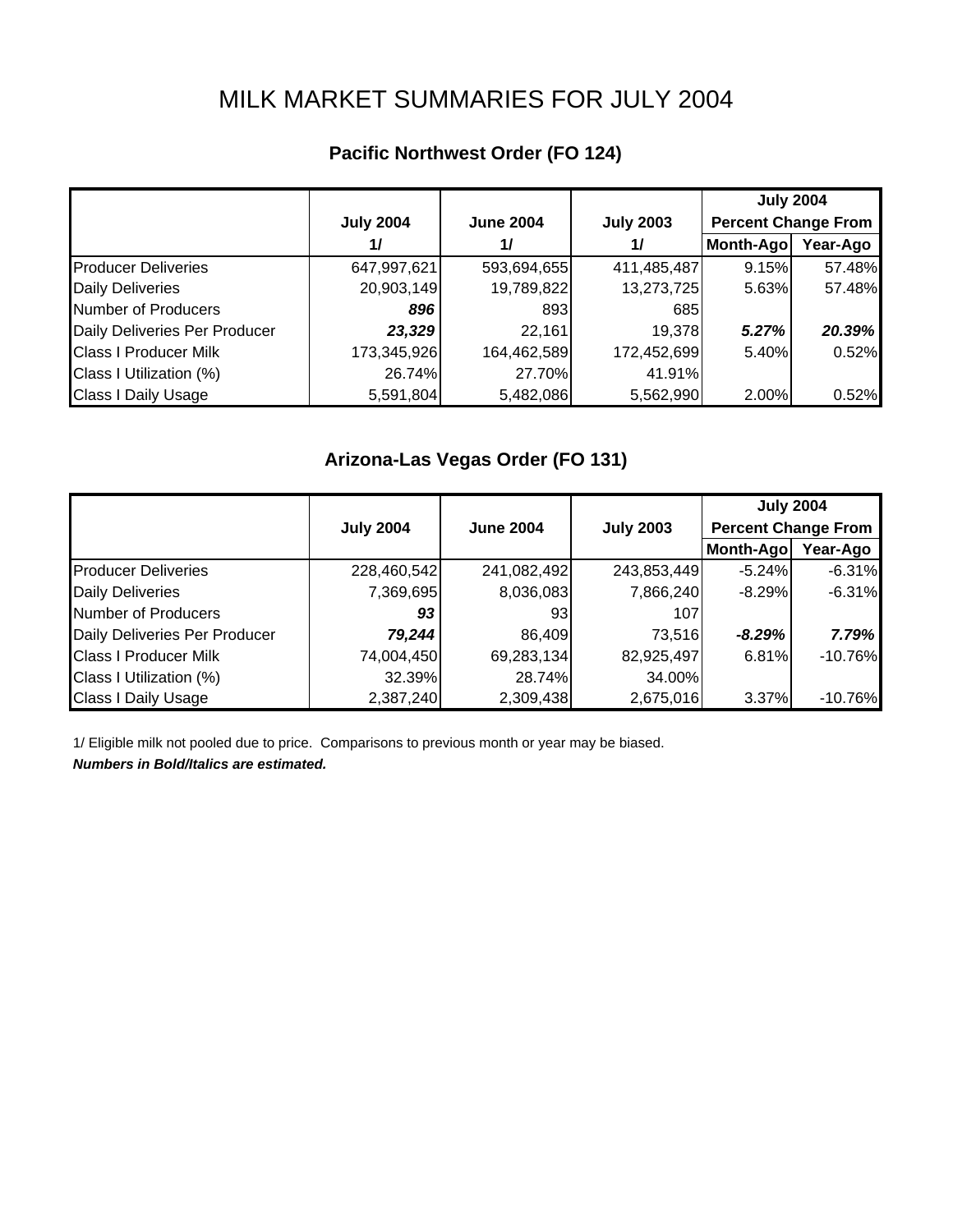Phone: (425) 487-6009 Phone: (602) 547-2909

### 1930-220th St. SE, Ste. 102 **AGRICULTURAL MARKETING SERVICE** 10050 N 25th Ave., Ste. 302 Bothell, WA 98021-8471 **DAIRY PROGRAMS** Phoenix, AZ 85021-1664

E-mail: fmmaseattle@fmmaseattle.com E-mail: ma@fmma.net

#### Fax: (425) 487-2775 FEDERAL MILK ORDERS 124 & 131

#### **August 2004** ANNOUNCEMENT OF UNIFORM PRICES FOR THE PACIFIC NORTHWEST AND ARIZONA-LAS VEGAS ORDERS FO 124 and 131

|                                       | <b>Pacific Northwest</b>              |                   | Arizona - Las Vegas |                            |
|---------------------------------------|---------------------------------------|-------------------|---------------------|----------------------------|
| <b>Producer Prices *</b>              | <b>FO 124</b>                         |                   |                     | <b>FO 131</b>              |
| <b>Producer Price Differential 1/</b> | \$0.11                                |                   |                     |                            |
| Butterfat 2/                          | \$1.7941                              |                   |                     |                            |
| Protein 2/                            | \$2.4663                              |                   |                     |                            |
| Other Solids 2/                       | \$0.0676                              |                   |                     |                            |
| Nonfat Solids 3/                      | \$0.7112                              |                   |                     |                            |
| Skim 1/                               |                                       |                   | \$8.34              |                            |
| Butterfat 2/                          |                                       |                   | \$1.8615            |                            |
| Stat. Uniform Price 4/                | \$14.15                               |                   | \$14.56             |                            |
|                                       | <b>Producer Milk Utilizations</b>     |                   |                     |                            |
| <b>Class</b>                          | Percent                               | Pounds            | Percent             | Pounds                     |
| Class I                               | 28.44%                                | 176,297,263       | 37.06%              | 82,314,611                 |
| Class II                              | 6.90%                                 | 42,758,887        | 10.82%              | 24,036,951                 |
| Class III                             | 34.26%                                | 212,335,236       | 34.00%              | 75,527,128                 |
| Class IV                              | 30.40%                                | 188,408,992       | 18.12%              | 40,249,633                 |
| <b>Total Producer Milk</b>            |                                       | 619,800,378       |                     | 222,128,323                |
|                                       | <b>Producer Milk Component Levels</b> |                   |                     |                            |
| <b>Butterfat</b>                      | 3.600%                                |                   | 3.569%              |                            |
| Protein                               | 2.978%                                |                   |                     |                            |
| <b>Other Solids</b>                   | 5.701%                                |                   |                     |                            |
| Solids-Not-Fat                        | 8.679%                                |                   |                     |                            |
| <b>Computation of:</b>                | <b>PPD (124)</b>                      |                   |                     | <b>Uniform Price (131)</b> |
| Class I                               |                                       | \$23,180,734.93   |                     | \$11,333,237.86            |
| Class II                              |                                       | \$11,193,131.74   |                     | \$7,081,693.58             |
| Class III                             |                                       | \$31,696,540.28   |                     | \$11,589,019.59            |
| Class IV                              |                                       | \$22,169,158.10   |                     | \$2,611,981.63             |
| <b>Gross Value</b>                    |                                       | \$88,239,565.05   |                     | \$32,615,932.66            |
| Net Adjustments                       |                                       | (\$87,557,723.91) |                     | (\$14,733,447.87)          |
| Net Pool Value                        |                                       | \$681,841.14      |                     | \$17,882,484.79            |
| Class I<br>% Skim                     | 29%                                   |                   | 38%                 |                            |
| % Butterfat                           | 14%                                   |                   | 20%                 |                            |

\* Subject to applicable location adjustments.

1/ Per hundredweight. 2/ Per pound. 3/ Price not used for payments to producers. 4/ For FO 124, statistical uniform price represents the Class III price, plus the producer price differential. For

FO 131, statistical uniform price represents 0.965 multiplied by the skim price, plus 3.5 multiplied

by the butterfat price.

Released: September 14, 2004 **James R. Daugherty** September 14, 2004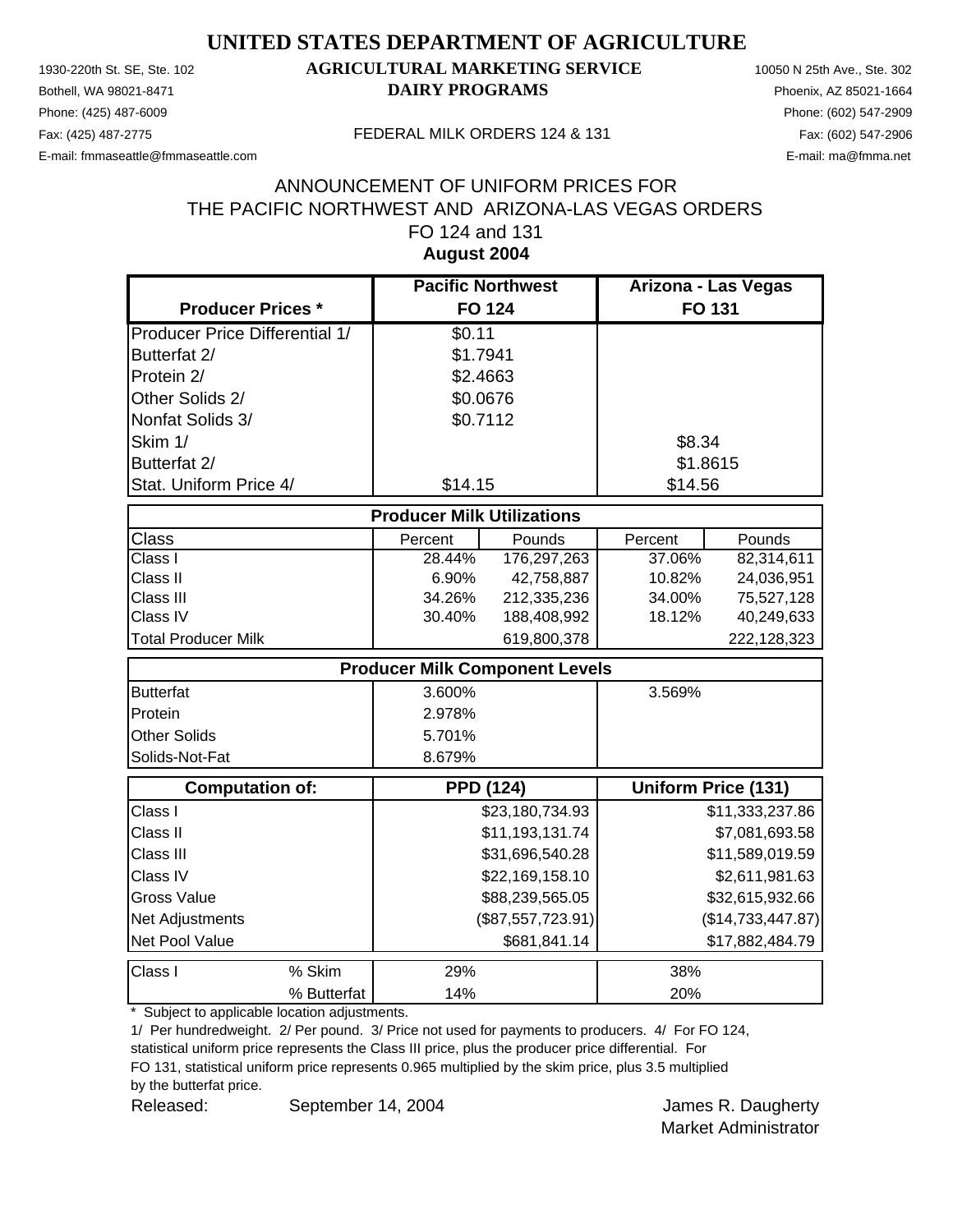# MILK MARKET SUMMARIES FOR AUGUST 2004

|                               |             |                  |             | August 2004                |          |
|-------------------------------|-------------|------------------|-------------|----------------------------|----------|
|                               | August 2004 | <b>July 2004</b> | August 2003 | <b>Percent Change From</b> |          |
|                               | 1/          | 1/               | 1/          | Month-Ago                  | Year-Ago |
| <b>Producer Deliveries</b>    | 619,800,378 | 647,997,621      | 415,182,551 | $-4.35%$                   | 49.28%   |
| <b>Daily Deliveries</b>       | 19,993,561  | 20,903,149       | 13,392,986  | $-4.35%$                   | 49.28%   |
| Number of Producers           | 896         | 897              | 705         |                            |          |
| Daily Deliveries Per Producer | 22,314      | 23,303           | 18,997      | $-4.24%$                   | 17.46%   |
| <b>Class I Producer Milk</b>  | 176,297,263 | 173,345,926      | 168,746,417 | 1.70%                      | 4.47%    |
| Class I Utilization (%)       | 28.44%      | 26.74%           | 40.64%      |                            |          |
| <b>Class I Daily Usage</b>    | 5,687,008   | 5,591,804        | 5,443,433   | 1.70%                      | 4.47%    |

# **Pacific Northwest Order (FO 124)**

### **Arizona-Las Vegas Order (FO 131)**

|                               |             |                  |             | August 2004                |          |
|-------------------------------|-------------|------------------|-------------|----------------------------|----------|
|                               | August 2004 | <b>July 2004</b> | August 2003 | <b>Percent Change From</b> |          |
|                               |             |                  |             | Month-Ago                  | Year-Ago |
| <b>Producer Deliveries</b>    | 222,128,323 | 228,460,542      | 223,250,046 | $-2.77%$                   | $-0.50%$ |
| <b>Daily Deliveries</b>       | 7,165,430   | 7,369,695        | 7,201,614   | $-2.77%$                   | $-0.50%$ |
| Number of Producers           | 93          | 931              | 106         |                            |          |
| Daily Deliveries Per Producer | 77,048      | 79,244           | 67,940      | $-2.77%$                   | 13.41%   |
| <b>Class I Producer Milk</b>  | 82,314,611  | 74,004,450       | 77,531,215  | 11.23%                     | 6.17%    |
| Class I Utilization (%)       | 37.06%      | 32.39%           | 34.73%      |                            |          |
| <b>Class I Daily Usage</b>    | 2,655,310   | 2,387,240        | 2,501,007   | 11.23%                     | 6.17%    |

1/ Eligible milk not pooled due to price. Comparisons to previous month or year may be biased.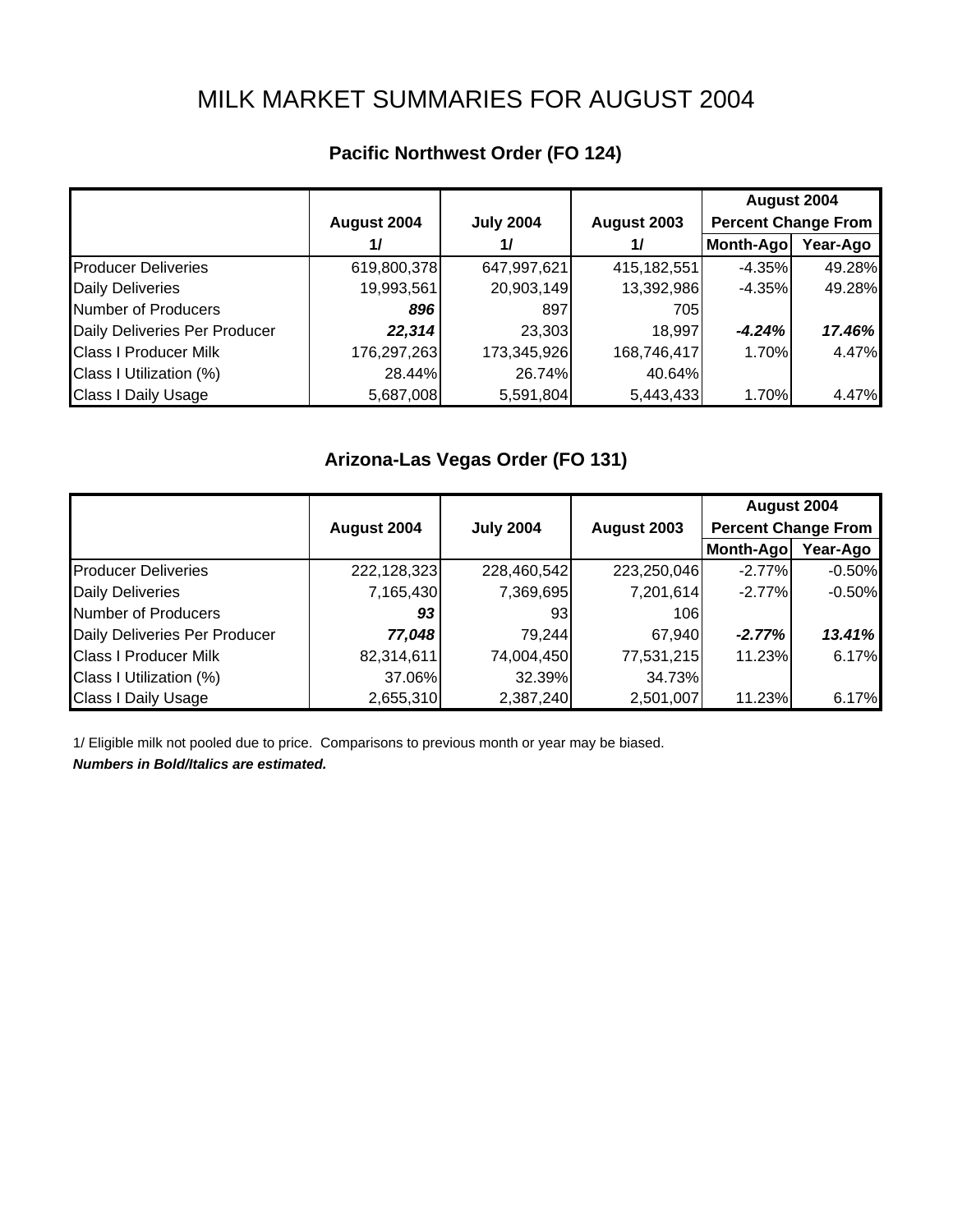Phone: (425) 487-6009 Phone: (602) 547-2909

### 1930-220th St. SE, Ste. 102 **AGRICULTURAL MARKETING SERVICE** 10050 N 25th Ave., Ste. 302 Bothell, WA 98021-8471 **DAIRY PROGRAMS** Phoenix, AZ 85021-1664

E-mail: fmmaseattle@fmmaseattle.com E-mail: ma@fmma.net

#### Fax: (425) 487-2775 FEDERAL MILK ORDERS 124 & 131

#### **September 2004** ANNOUNCEMENT OF UNIFORM PRICES FOR THE PACIFIC NORTHWEST AND ARIZONA-LAS VEGAS ORDERS FO 124 and 131

|                                       | <b>Pacific Northwest</b>          |                                       | Arizona - Las Vegas |                            |
|---------------------------------------|-----------------------------------|---------------------------------------|---------------------|----------------------------|
| <b>Producer Prices *</b>              | <b>FO 124</b>                     |                                       |                     | FO 131                     |
| <b>Producer Price Differential 1/</b> | (\$0.28)                          |                                       |                     |                            |
| Butterfat 2/                          | \$1.9354                          |                                       |                     |                            |
| Protein 2/                            | \$2.5431                          |                                       |                     |                            |
| Other Solids 2/                       | \$0.0589                          |                                       |                     |                            |
| Nonfat Solids 3/                      | \$0.7167                          |                                       |                     |                            |
| Skim 1/                               |                                   |                                       | \$8.79              |                            |
| Butterfat 2/                          |                                   |                                       | \$1.9128            |                            |
| Stat. Uniform Price 4/                | \$14.44                           |                                       | \$15.18             |                            |
|                                       | <b>Producer Milk Utilizations</b> |                                       |                     |                            |
| Class                                 | Percent                           | Pounds                                | Percent             | Pounds                     |
| Class I                               | 37.89%                            | 182,378,520                           | 37.82%              | 82,281,131                 |
| Class II                              | 7.63%                             | 36,700,704                            | 10.65%              | 23,160,129                 |
| Class III                             | 17.59%                            | 84,635,442                            | 40.38%              | 87,835,314                 |
| Class IV                              | 36.89%                            | 177,517,694                           | 11.15%              | 24,250,888                 |
| <b>Total Producer Milk</b>            |                                   | 481,232,360                           |                     | 217,527,462                |
|                                       |                                   | <b>Producer Milk Component Levels</b> |                     |                            |
| <b>Butterfat</b>                      | 3.685%                            |                                       | 3.635%              |                            |
| Protein                               | 3.084%                            |                                       |                     |                            |
| <b>Other Solids</b>                   | 5.693%                            |                                       |                     |                            |
| Solids-Not-Fat                        | 8.776%                            |                                       |                     |                            |
| <b>Computation of:</b>                |                                   | <b>PPD (124)</b>                      |                     | <b>Uniform Price (131)</b> |
| Class I                               |                                   | \$23,629,962.62                       |                     | \$11,191,513.51            |
| Class II                              |                                   | \$10,089,069.62                       |                     | \$5,973,686.56             |
| Class III                             |                                   | \$14,798,006.86                       |                     | \$14,520,140.69            |
| Class IV                              |                                   | \$23,504,621.91                       |                     | \$1,705,874.90             |
| <b>Gross Value</b>                    |                                   | \$72,021,661.01                       |                     | \$33,391,215.66            |
| Net Adjustments                       |                                   | (\$73,369,279.21)                     |                     | (\$14,948,876.13)          |
| Net Pool Value                        |                                   | (\$1,347,618.20)                      |                     | \$18,442,339.53            |
| Class I<br>% Skim                     | 39%                               |                                       | 38%                 |                            |
| % Butterfat                           | 19%                               |                                       | 20%                 |                            |

\* Subject to applicable location adjustments.

1/ Per hundredweight. 2/ Per pound. 3/ Price not used for payments to producers. 4/ For FO 124, statistical uniform price represents the Class III price, plus the producer price differential. For

FO 131, statistical uniform price represents 0.965 multiplied by the skim price, plus 3.5 multiplied

by the butterfat price.

Released: Corober 14, 2004 Corolean Marine St. Daugherty October 14, 2004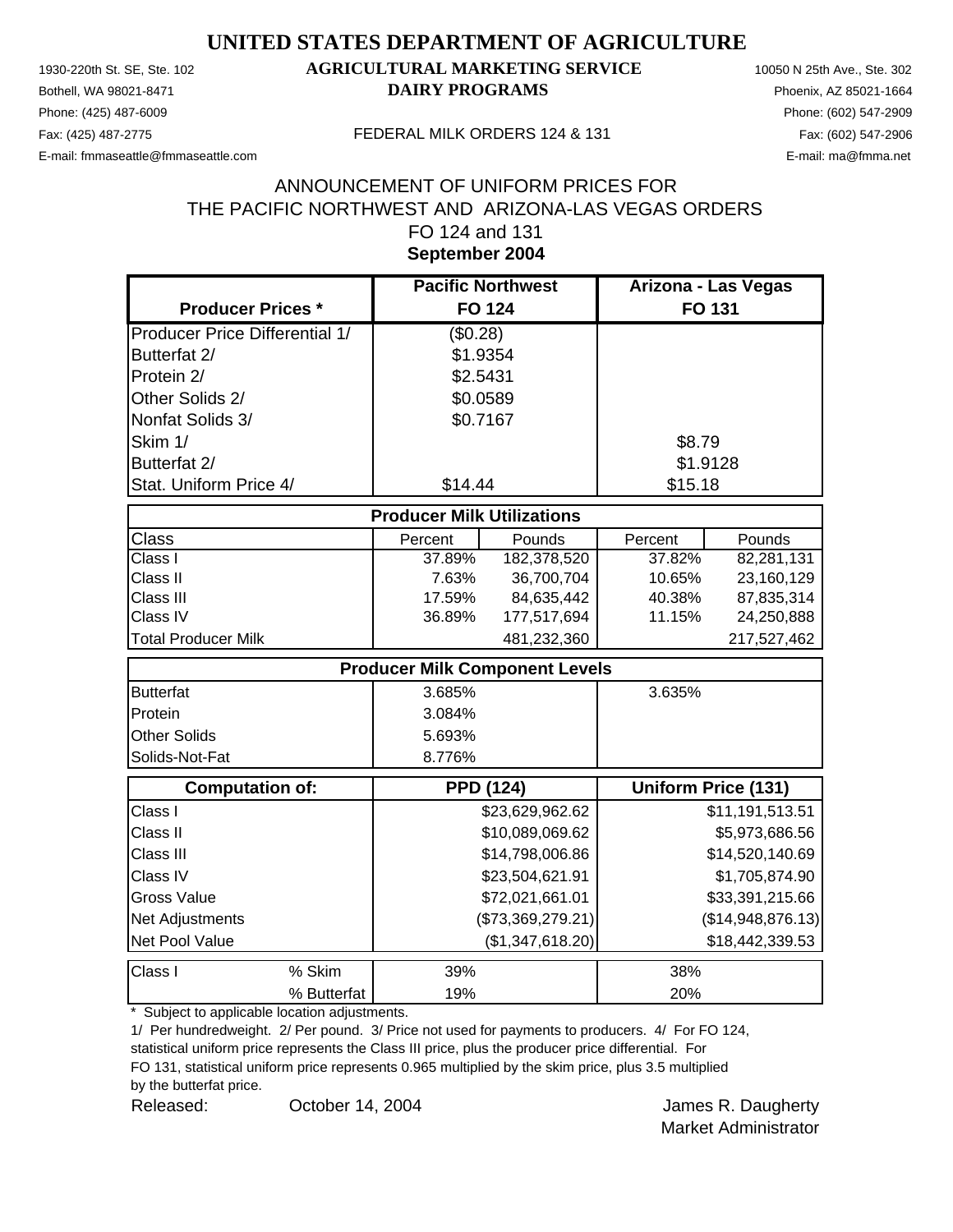|                                                         | September 2004        | August 2004                      | September 2003        | September 2004<br><b>Percent Change From</b>                       |                 |
|---------------------------------------------------------|-----------------------|----------------------------------|-----------------------|--------------------------------------------------------------------|-----------------|
| <b>Producer Deliveries</b>                              | 11<br>481,232,360     | 11<br>619,800,378                | 11<br>371,686,360     | Month-Ago Year-Ago<br>22 36%                                       | 29 47%          |
| Daily Deliveries                                        | 16,041,079            | 19,993,561                       | 12,389,545            | $-1977%$                                                           | 29 47%          |
| Number of Producers<br>Daily Deliveries Per Producer    | 845<br>18,984         | 891<br>22,439                    | 692<br>17,904         | $-15.40%$                                                          | 6.03%           |
| <b>Class I Producer Milk</b><br>Class I Utilization (%) | 182,378,520<br>37.89% | 176,297,263<br>28.44%            | 173,467,553<br>46.67% | 3.45%                                                              | 5 14%           |
| Class I Daily Usage                                     | 6,079,284             | 5,687,008                        | 5,782,252             | 6 90%                                                              | 5 14%           |
|                                                         |                       | Arizona-Las Vegas Order (FO 131) |                       |                                                                    |                 |
|                                                         | September 2004        | August 2004                      | September 2003        | September 2004<br><b>Percent Change From</b><br>Month-Ago Year-Ago |                 |
| <b>Producer Deliveries</b>                              | 217,527,462           | 222, 128, 323                    | 222,014,931           | $-207%$                                                            | $-202%$         |
| Daily Deliveries<br>Number of Producers                 | 7,250,915<br>93       | 7,165,430<br>93                  | 7,400,498<br>106      | 1.19%                                                              | $-202%$         |
| Daily Deliveries Per Producer<br>Class I Producer Milk  | 77,967<br>82,281,131  | 77,048<br>82,314,611             | 69,816<br>79,544,907  | 1.19%<br>$-0.04%$                                                  | 11.67%<br>3.44% |
| Class I Utilization (%)<br>Class I Daily Usage          | 37 82%<br>2,742,704   | 37.06%<br>2,655,310              | 35.82%<br>2,651,497   | 3.29%                                                              | 3 4 4%          |
|                                                         |                       |                                  |                       |                                                                    |                 |
|                                                         |                       |                                  |                       |                                                                    |                 |
|                                                         |                       |                                  |                       |                                                                    |                 |
|                                                         |                       |                                  |                       |                                                                    |                 |
|                                                         |                       |                                  |                       |                                                                    |                 |
|                                                         |                       |                                  |                       |                                                                    |                 |
|                                                         |                       |                                  |                       |                                                                    |                 |
|                                                         |                       |                                  |                       |                                                                    |                 |
|                                                         |                       |                                  |                       |                                                                    |                 |
|                                                         |                       |                                  |                       |                                                                    |                 |
|                                                         |                       |                                  |                       |                                                                    |                 |
|                                                         |                       |                                  |                       |                                                                    |                 |
|                                                         |                       |                                  |                       |                                                                    |                 |
|                                                         |                       |                                  |                       |                                                                    |                 |
|                                                         |                       |                                  |                       |                                                                    |                 |
|                                                         |                       |                                  |                       |                                                                    |                 |
|                                                         |                       |                                  |                       |                                                                    |                 |
|                                                         |                       |                                  |                       |                                                                    |                 |
|                                                         |                       |                                  |                       |                                                                    |                 |
|                                                         |                       |                                  |                       |                                                                    |                 |
|                                                         |                       |                                  |                       |                                                                    |                 |
|                                                         |                       |                                  |                       |                                                                    |                 |
|                                                         |                       |                                  |                       |                                                                    |                 |
|                                                         |                       |                                  |                       |                                                                    |                 |
|                                                         |                       |                                  |                       |                                                                    |                 |
|                                                         |                       |                                  |                       |                                                                    |                 |
|                                                         |                       |                                  |                       |                                                                    |                 |
|                                                         |                       |                                  |                       |                                                                    |                 |
|                                                         |                       |                                  |                       |                                                                    |                 |
|                                                         |                       |                                  |                       |                                                                    |                 |
|                                                         |                       |                                  |                       |                                                                    |                 |

## Pacific Northwest Order (FO 124)

# Arizona-Las Vegas Order (FO 131)

| Daily Deliveries                                                                                                      | $\mathcal{F}$ and $\mathcal{F}$<br>16,041,079 | $\mathcal{L}$ and $\mathcal{L}$<br>19,993,561 | 12,389,545                         | $-19.77%$                                                    | 29.47%           |  |  |  |
|-----------------------------------------------------------------------------------------------------------------------|-----------------------------------------------|-----------------------------------------------|------------------------------------|--------------------------------------------------------------|------------------|--|--|--|
| Number of Producers<br>Daily Deliveries Per Producer                                                                  | 845<br>18,984                                 | 891<br>22,439                                 | 692<br>17,904                      | $-15.40%$                                                    | 6.03%            |  |  |  |
| Class   Producer Milk<br>Class I Utilization (%)<br>Class I Daily Usage                                               | 182,378,520<br>37 89%<br>6,079,284            | 176,297,263<br>28.44%<br>5,687,008            | 173,467,553<br>46.67%<br>5,782,252 | 3 45%<br>6 90%                                               | 5 14%<br>5.14%   |  |  |  |
|                                                                                                                       |                                               |                                               |                                    |                                                              |                  |  |  |  |
| Arizona-Las Vegas Order (FO 131)<br>September 2004                                                                    |                                               |                                               |                                    |                                                              |                  |  |  |  |
| <b>Producer Deliveries</b>                                                                                            | September 2004<br>217,527,462                 | August 2004<br>222, 128, 323                  | September 2003<br>222,014,931      | <b>Percent Change From</b><br>Month-Ago Year-Ago<br>$-2.07%$ | $-202%$          |  |  |  |
| Daily Deliveries<br>Number of Producers                                                                               | 7,250,915<br>93                               | 7,165,430<br>93                               | 7,400,498<br>106                   | 1 19%                                                        | $-202%$          |  |  |  |
| Daily Deliveries Per Producer<br>Class   Producer Milk<br>Class I Utilization (%)                                     | 77,967<br>82,281,131<br>37.82%                | 77,048<br>82,314,611<br>37 06%                | 69,816<br>79,544,907<br>35.82%     | 1.19%<br>$-0.04%$                                            | 11.67%<br>3 4 4% |  |  |  |
| Class I Daily Usage<br>1/ Eligible milk not pooled due to price. Comparisons to previous month or year may be biased. | 2,742,704                                     | 2,655,310                                     | 2,651,497                          | 3 2 9 %                                                      | 3.44%            |  |  |  |
| Numbers in Bold/Italics are estimated.                                                                                |                                               |                                               |                                    |                                                              |                  |  |  |  |
|                                                                                                                       |                                               |                                               |                                    |                                                              |                  |  |  |  |
|                                                                                                                       |                                               |                                               |                                    |                                                              |                  |  |  |  |
|                                                                                                                       |                                               |                                               |                                    |                                                              |                  |  |  |  |
|                                                                                                                       |                                               |                                               |                                    |                                                              |                  |  |  |  |
|                                                                                                                       |                                               |                                               |                                    |                                                              |                  |  |  |  |
|                                                                                                                       |                                               |                                               |                                    |                                                              |                  |  |  |  |
|                                                                                                                       |                                               |                                               |                                    |                                                              |                  |  |  |  |
|                                                                                                                       |                                               |                                               |                                    |                                                              |                  |  |  |  |
|                                                                                                                       |                                               |                                               |                                    |                                                              |                  |  |  |  |
|                                                                                                                       |                                               |                                               |                                    |                                                              |                  |  |  |  |
|                                                                                                                       |                                               |                                               |                                    |                                                              |                  |  |  |  |
|                                                                                                                       |                                               |                                               |                                    |                                                              |                  |  |  |  |
|                                                                                                                       |                                               |                                               |                                    |                                                              |                  |  |  |  |
|                                                                                                                       |                                               |                                               |                                    |                                                              |                  |  |  |  |
|                                                                                                                       |                                               |                                               |                                    |                                                              |                  |  |  |  |
|                                                                                                                       |                                               |                                               |                                    |                                                              |                  |  |  |  |
|                                                                                                                       |                                               |                                               |                                    |                                                              |                  |  |  |  |
|                                                                                                                       |                                               |                                               |                                    |                                                              |                  |  |  |  |
|                                                                                                                       |                                               |                                               |                                    |                                                              |                  |  |  |  |
|                                                                                                                       |                                               |                                               |                                    |                                                              |                  |  |  |  |
|                                                                                                                       |                                               |                                               |                                    |                                                              |                  |  |  |  |
|                                                                                                                       |                                               |                                               |                                    |                                                              |                  |  |  |  |
|                                                                                                                       |                                               |                                               |                                    |                                                              |                  |  |  |  |
|                                                                                                                       |                                               |                                               |                                    |                                                              |                  |  |  |  |
|                                                                                                                       |                                               |                                               |                                    |                                                              |                  |  |  |  |
|                                                                                                                       |                                               |                                               |                                    |                                                              |                  |  |  |  |
|                                                                                                                       |                                               |                                               |                                    |                                                              |                  |  |  |  |
|                                                                                                                       |                                               |                                               |                                    |                                                              |                  |  |  |  |
|                                                                                                                       |                                               |                                               |                                    |                                                              |                  |  |  |  |
|                                                                                                                       |                                               |                                               |                                    |                                                              |                  |  |  |  |
|                                                                                                                       |                                               |                                               |                                    |                                                              |                  |  |  |  |
|                                                                                                                       |                                               |                                               |                                    |                                                              |                  |  |  |  |
|                                                                                                                       |                                               |                                               |                                    |                                                              |                  |  |  |  |
|                                                                                                                       |                                               |                                               |                                    |                                                              |                  |  |  |  |
|                                                                                                                       |                                               |                                               |                                    |                                                              |                  |  |  |  |
|                                                                                                                       |                                               |                                               |                                    |                                                              |                  |  |  |  |
|                                                                                                                       |                                               |                                               |                                    |                                                              |                  |  |  |  |
|                                                                                                                       |                                               |                                               |                                    |                                                              |                  |  |  |  |
|                                                                                                                       |                                               |                                               |                                    |                                                              |                  |  |  |  |
|                                                                                                                       |                                               |                                               |                                    |                                                              |                  |  |  |  |
|                                                                                                                       |                                               |                                               |                                    |                                                              |                  |  |  |  |
|                                                                                                                       |                                               |                                               |                                    |                                                              |                  |  |  |  |
|                                                                                                                       |                                               |                                               |                                    |                                                              |                  |  |  |  |
|                                                                                                                       |                                               |                                               |                                    |                                                              |                  |  |  |  |
|                                                                                                                       |                                               |                                               |                                    |                                                              |                  |  |  |  |
|                                                                                                                       |                                               |                                               |                                    |                                                              |                  |  |  |  |
|                                                                                                                       |                                               |                                               |                                    |                                                              |                  |  |  |  |
|                                                                                                                       |                                               |                                               |                                    |                                                              |                  |  |  |  |
|                                                                                                                       |                                               |                                               |                                    |                                                              |                  |  |  |  |
|                                                                                                                       |                                               |                                               |                                    |                                                              |                  |  |  |  |
|                                                                                                                       |                                               |                                               |                                    |                                                              |                  |  |  |  |
|                                                                                                                       |                                               |                                               |                                    |                                                              |                  |  |  |  |
|                                                                                                                       |                                               |                                               |                                    |                                                              |                  |  |  |  |
|                                                                                                                       |                                               |                                               |                                    |                                                              |                  |  |  |  |
|                                                                                                                       |                                               |                                               |                                    |                                                              |                  |  |  |  |
|                                                                                                                       |                                               |                                               |                                    |                                                              |                  |  |  |  |
|                                                                                                                       |                                               |                                               |                                    |                                                              |                  |  |  |  |
|                                                                                                                       |                                               |                                               |                                    |                                                              |                  |  |  |  |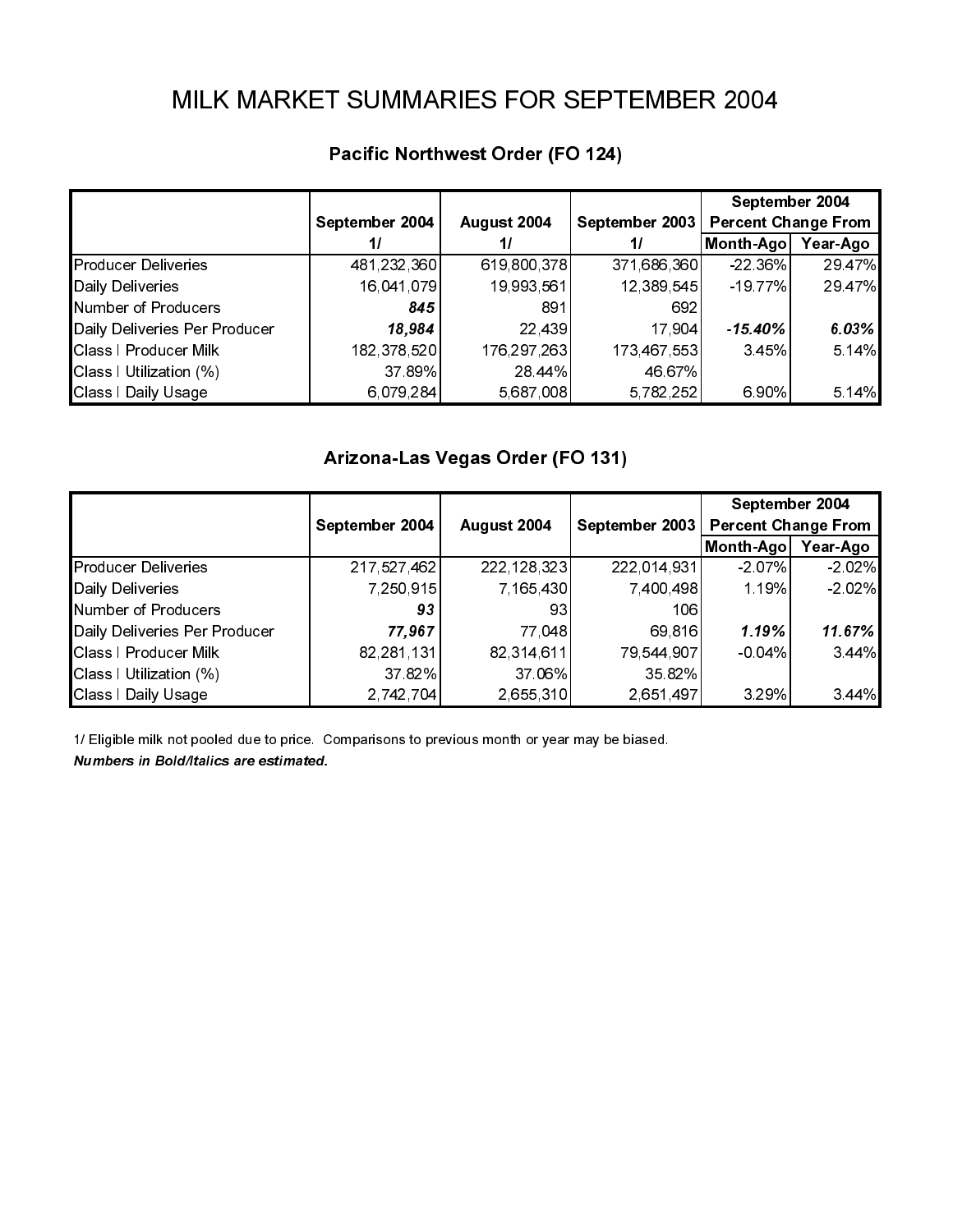Phone: (425) 487-6009 Phone: (602) 547-2909

#### 1930-220th St. SE, Ste. 102 **AGRICULTURAL MARKETING SERVICE** 10050 N 25th Ave., Ste. 302 Bothell, WA 98021-8471 **DAIRY PROGRAMS** Phoenix, AZ 85021-1664

E-mail: fmmaseattle@fmmaseattle.com E-mail: ma@fmma.net

#### Fax: (425) 487-2775 FEDERAL MILK ORDERS 124 & 131

#### **October 2004** ANNOUNCEMENT OF UNIFORM PRICES FOR THE PACIFIC NORTHWEST AND ARIZONA-LAS VEGAS ORDERS FO 124 and 131

|                                       | <b>Pacific Northwest</b>          |                                       | Arizona - Las Vegas |                            |
|---------------------------------------|-----------------------------------|---------------------------------------|---------------------|----------------------------|
| <b>Producer Prices *</b>              | <b>FO 124</b>                     |                                       |                     | FO 131                     |
| <b>Producer Price Differential 1/</b> | \$0.24                            |                                       |                     |                            |
| Butterfat 2/                          | \$1.9020                          |                                       |                     |                            |
| Protein 2/                            | \$2.3814                          |                                       |                     |                            |
| Other Solids 2/                       | \$0.0677                          |                                       |                     |                            |
| Nonfat Solids 3/                      | \$0.7093                          |                                       |                     |                            |
| Skim 1/                               |                                   |                                       | \$8.65              |                            |
| Butterfat 2/                          |                                   |                                       | \$1.9025            |                            |
| Stat. Uniform Price 4/                | \$14.40                           |                                       | \$15.01             |                            |
|                                       | <b>Producer Milk Utilizations</b> |                                       |                     |                            |
| <b>Class</b>                          | Percent                           | Pounds                                | Percent             | Pounds                     |
| Class I                               | 29.95%                            | 184,876,568                           | 35.03%              | 80,833,157                 |
| Class II                              | 6.36%                             | 39,258,177                            | 8.31%               | 19,163,409                 |
| Class III                             | 35.59%                            | 219,636,128                           | 41.89%              | 96,624,795                 |
| Class IV                              | 28.10%                            | 173,436,151                           | 14.77%              | 34,065,873                 |
| <b>Total Producer Milk</b>            |                                   | 617,207,024                           |                     | 230,687,234                |
|                                       |                                   | <b>Producer Milk Component Levels</b> |                     |                            |
| <b>Butterfat</b>                      | 3.723%                            |                                       | 3.671%              |                            |
| Protein                               | 3.138%                            |                                       |                     |                            |
| <b>Other Solids</b>                   | 5.706%                            |                                       |                     |                            |
| Solids-Not-Fat                        | 8.844%                            |                                       |                     |                            |
| <b>Computation of:</b>                |                                   | <b>PPD (124)</b>                      |                     | <b>Uniform Price (131)</b> |
| Class I                               |                                   | \$25,377,682.45                       |                     | \$11,677,297.41            |
| Class II                              |                                   | \$10,238,812.32                       |                     | \$5,597,713.29             |
| Class III                             |                                   | \$34,881,553.52                       |                     | \$15,701,419.67            |
| Class IV                              |                                   | \$22,883,383.51                       |                     | \$2,296,376.43             |
| <b>Gross Value</b>                    |                                   | \$93,381,431.80                       |                     | \$35,272,806.80            |
| Net Adjustments                       |                                   | (\$91,900,115.67)                     |                     | (\$16,018,056.78)          |
| Net Pool Value                        |                                   | \$1,481,316.13                        |                     | \$19,254,750.02            |
| Class I<br>% Skim                     | 31%                               |                                       | 36%                 |                            |
| % Butterfat                           | 15%                               |                                       | 19%                 |                            |

\* Subject to applicable location adjustments.

1/ Per hundredweight. 2/ Per pound. 3/ Price not used for payments to producers. 4/ For FO 124, statistical uniform price represents the Class III price, plus the producer price differential. For

FO 131, statistical uniform price represents 0.965 multiplied by the skim price, plus 3.5 multiplied

by the butterfat price.

Released: November 12, 2004 **James R. Daugherty** November 12, 2004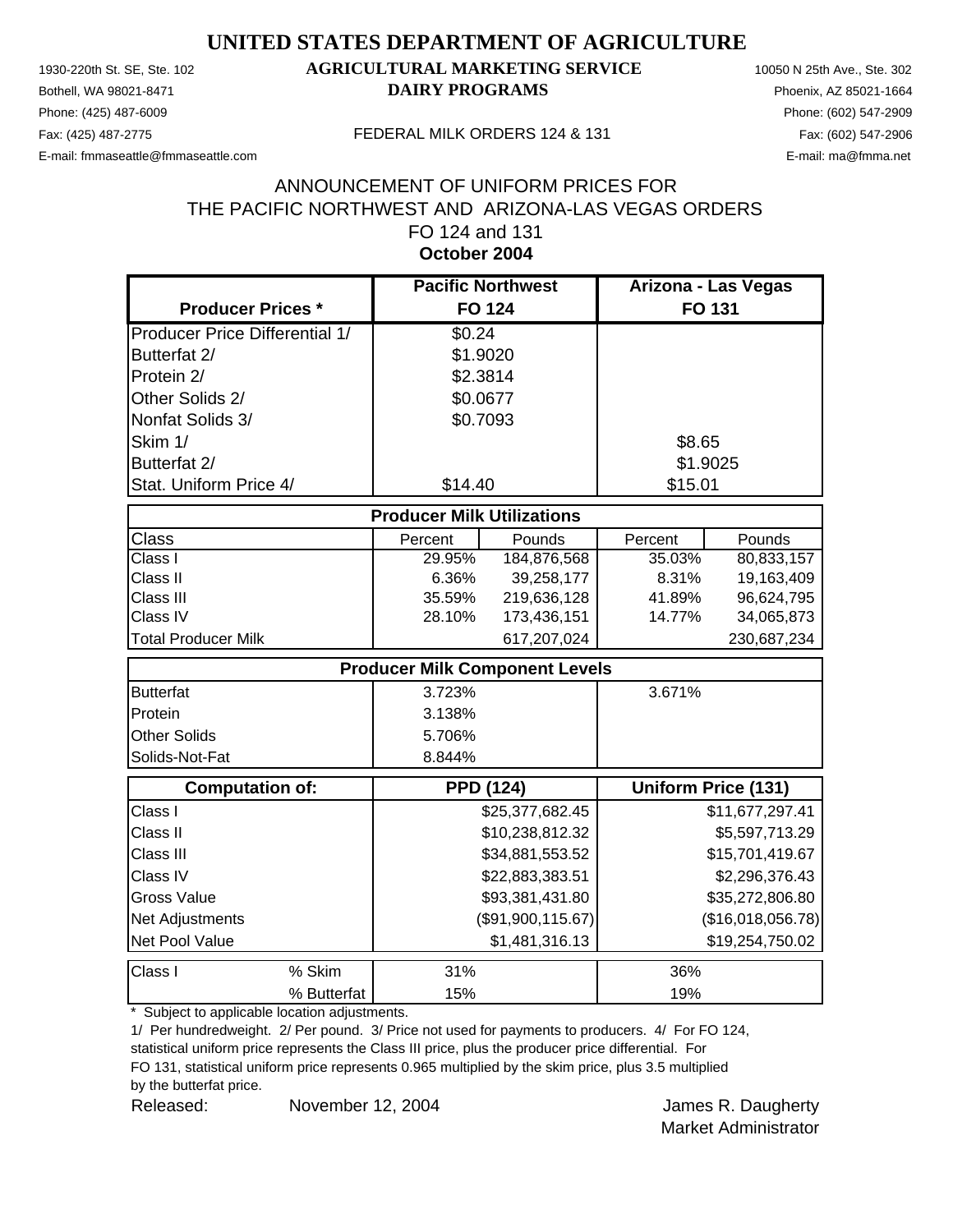# MILK MARKET SUMMARIES FOR OCTOBER 2004

|                               |              |                |              | October 2004               |          |
|-------------------------------|--------------|----------------|--------------|----------------------------|----------|
|                               | October 2004 | September 2004 | October 2003 | <b>Percent Change From</b> |          |
|                               | 1/           | 1/             | 1/           | Month-Ago                  | Year-Ago |
| <b>Producer Deliveries</b>    | 617,207,024  | 481,232,360    | 376,914,747  | 28.26%                     | 63.75%   |
| <b>Daily Deliveries</b>       | 19,909,904   | 16,041,079     | 12,158,540   | 24.12%                     | 63.75%   |
| <b>Number of Producers</b>    | 891          | 844            | 693          |                            |          |
| Daily Deliveries Per Producer | 22,346       | 19,006         | 17.545       | 17.57%                     | 27.36%   |
| <b>Class I Producer Milk</b>  | 184,876,568  | 182,378,520    | 187,837,226  | 1.37%                      | $-1.58%$ |
| Class I Utilization (%)       | 29.95%       | 37.89%         | 49.84%       |                            |          |
| <b>Class I Daily Usage</b>    | 5,963,760    | 6,079,284      | 6,059,265    | $-1.90\%$                  | $-1.58%$ |

# **Pacific Northwest Order (FO 124)**

## **Arizona-Las Vegas Order (FO 131)**

|                               |              |                |              | October 2004               |          |
|-------------------------------|--------------|----------------|--------------|----------------------------|----------|
|                               | October 2004 | September 2004 | October 2003 | <b>Percent Change From</b> |          |
|                               |              |                |              | Month-Ago                  | Year-Ago |
| <b>Producer Deliveries</b>    | 230,687,234  | 217,527,462    | 234,571,925  | 6.05%                      | $-1.66%$ |
| <b>Daily Deliveries</b>       | 7,441,524    | 7,250,915      | 7,566,836    | 2.63%                      | $-1.66%$ |
| Number of Producers           | 93           | 931            | 104          |                            |          |
| Daily Deliveries Per Producer | 80,016       | 77,967         | 72,758       | 2.63%                      | 9.98%    |
| <b>Class I Producer Milk</b>  | 80,833,157   | 82,281,131     | 86,004,175   | $-1.76%$                   | $-6.01%$ |
| Class I Utilization (%)       | 35.03%       | 37.82%         | 36.67%       |                            |          |
| <b>Class I Daily Usage</b>    | 2,607,521    | 2,742,704      | 2,774,328    | -4.93%                     | $-6.01%$ |

1/ Eligible milk not pooled due to price. Comparisons to previous month or year may be biased.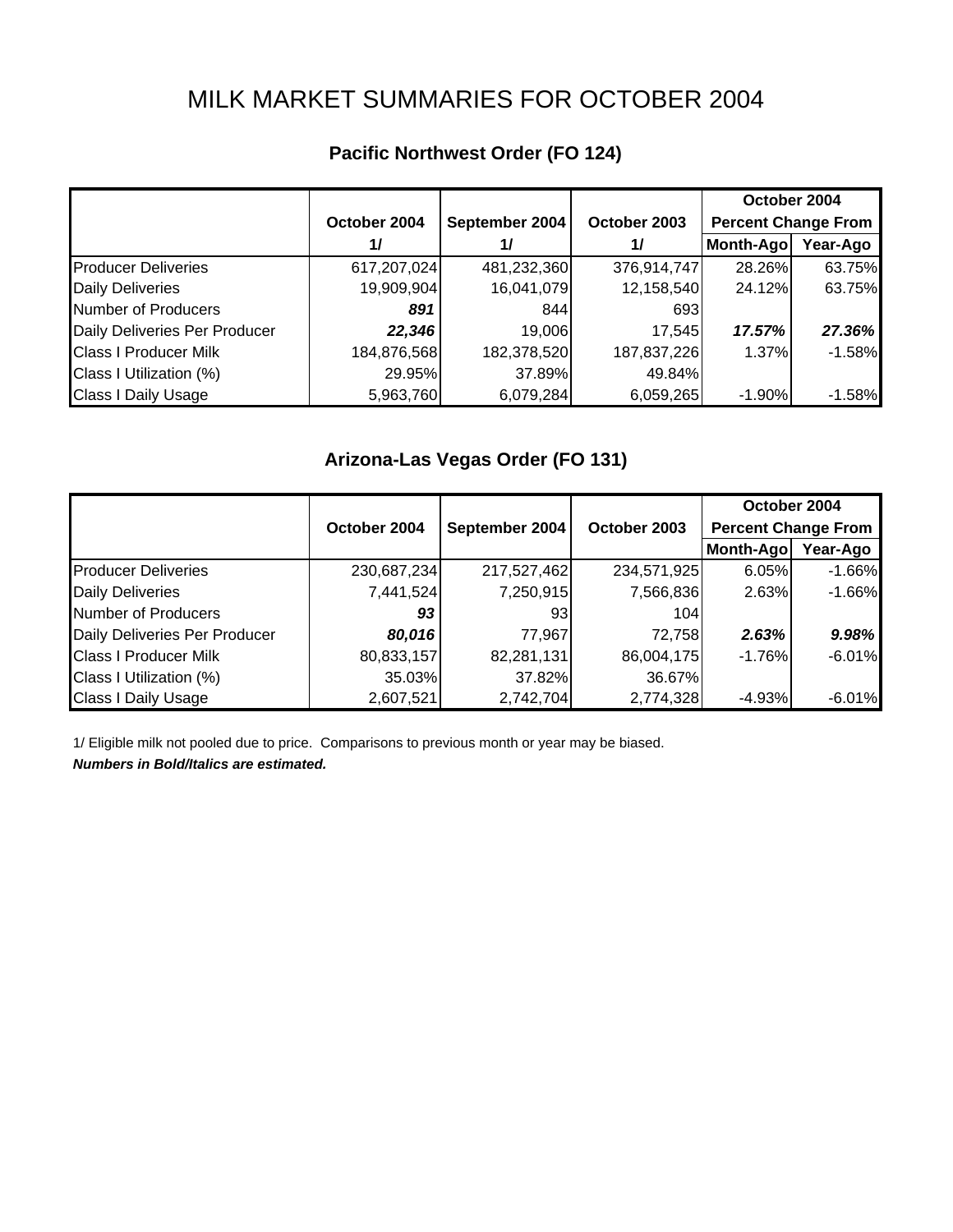Phone: (425) 487-6009 Phone: (602) 547-2909

### 1930-220th St. SE, Ste. 102 **AGRICULTURAL MARKETING SERVICE** 10050 N 25th Ave., Ste. 302 Bothell, WA 98021-8471 **DAIRY PROGRAMS** Phoenix, AZ 85021-1664

E-mail: fmmaseattle@fmmaseattle.com E-mail: ma@fmma.net

#### Fax: (425) 487-2775 FEDERAL MILK ORDERS 124 & 131

#### **November 2004** ANNOUNCEMENT OF UNIFORM PRICES FOR THE PACIFIC NORTHWEST AND ARIZONA-LAS VEGAS ORDERS FO 124 and 131

|                                       | <b>Pacific Northwest</b>          |                                       | Arizona - Las Vegas |                            |
|---------------------------------------|-----------------------------------|---------------------------------------|---------------------|----------------------------|
| <b>Producer Prices *</b>              |                                   | <b>FO 124</b>                         |                     | FO 131                     |
| <b>Producer Price Differential 1/</b> | (\$0.14)                          |                                       |                     |                            |
| Butterfat 2/                          | \$2.0489                          |                                       |                     |                            |
| Protein 2/                            | \$2.4297                          |                                       |                     |                            |
| Other Solids 2/                       | \$0.0800                          |                                       |                     |                            |
| Nonfat Solids 3/                      | \$0.7098                          |                                       |                     |                            |
| Skim 1/                               |                                   |                                       | \$8.38              |                            |
| Butterfat 2/                          |                                   |                                       | \$2.0316            |                            |
| Stat. Uniform Price 4/                | \$14.75                           |                                       | \$15.20             |                            |
|                                       | <b>Producer Milk Utilizations</b> |                                       |                     |                            |
| Class                                 | Percent                           | Pounds                                | Percent             | Pounds                     |
| Class I                               | 41.68%                            | 194,094,002                           | 36.95%              | 84,279,814                 |
| Class II                              | 8.24%                             | 38,372,805                            | 8.32%               | 18,970,667                 |
| Class III                             | 16.84%                            | 78,410,078                            | 31.43%              | 71,678,701                 |
| Class IV                              | 33.24%                            | 154,777,610                           | 23.30%              | 53,141,013                 |
| <b>Total Producer Milk</b>            |                                   | 465,654,495                           |                     | 228,070,195                |
|                                       |                                   | <b>Producer Milk Component Levels</b> |                     |                            |
| <b>Butterfat</b>                      | 3.792%                            |                                       | 3.727%              |                            |
| Protein                               | 3.145%                            |                                       |                     |                            |
| Other Solids                          | 5.698%                            |                                       |                     |                            |
| Solids-Not-Fat                        | 8.843%                            |                                       |                     |                            |
| <b>Computation of:</b>                |                                   | <b>PPD (124)</b>                      |                     | <b>Uniform Price (131)</b> |
| Class I                               |                                   | \$25,906,205.22                       |                     | \$11,693,423.23            |
| Class II                              |                                   | \$11,324,980.85                       |                     | \$6,085,877.10             |
| Class III                             |                                   | \$14,227,968.94                       |                     | \$14,041,705.39            |
| Class IV                              |                                   | \$21,407,314.75                       |                     | \$3,802,631.76             |
| <b>Gross Value</b>                    |                                   | \$72,866,469.76                       |                     | \$35,623,637.48            |
| Net Adjustments                       |                                   | (\$73,518,408.18)                     |                     | (\$17,204,471.14)          |
| Net Pool Value                        |                                   | (\$651,938.42)                        |                     | \$18,419,166.34            |
| Class I<br>% Skim                     | 42%                               |                                       | 38%                 |                            |
| % Butterfat                           | 22%                               |                                       | 20%                 |                            |

\* Subject to applicable location adjustments.

1/ Per hundredweight. 2/ Per pound. 3/ Price not used for payments to producers. 4/ For FO 124, statistical uniform price represents the Class III price, plus the producer price differential. For

FO 131, statistical uniform price represents 0.965 multiplied by the skim price, plus 3.5 multiplied

by the butterfat price.

Released: December 14, 2004 **James R. Daugherty** December 14, 2004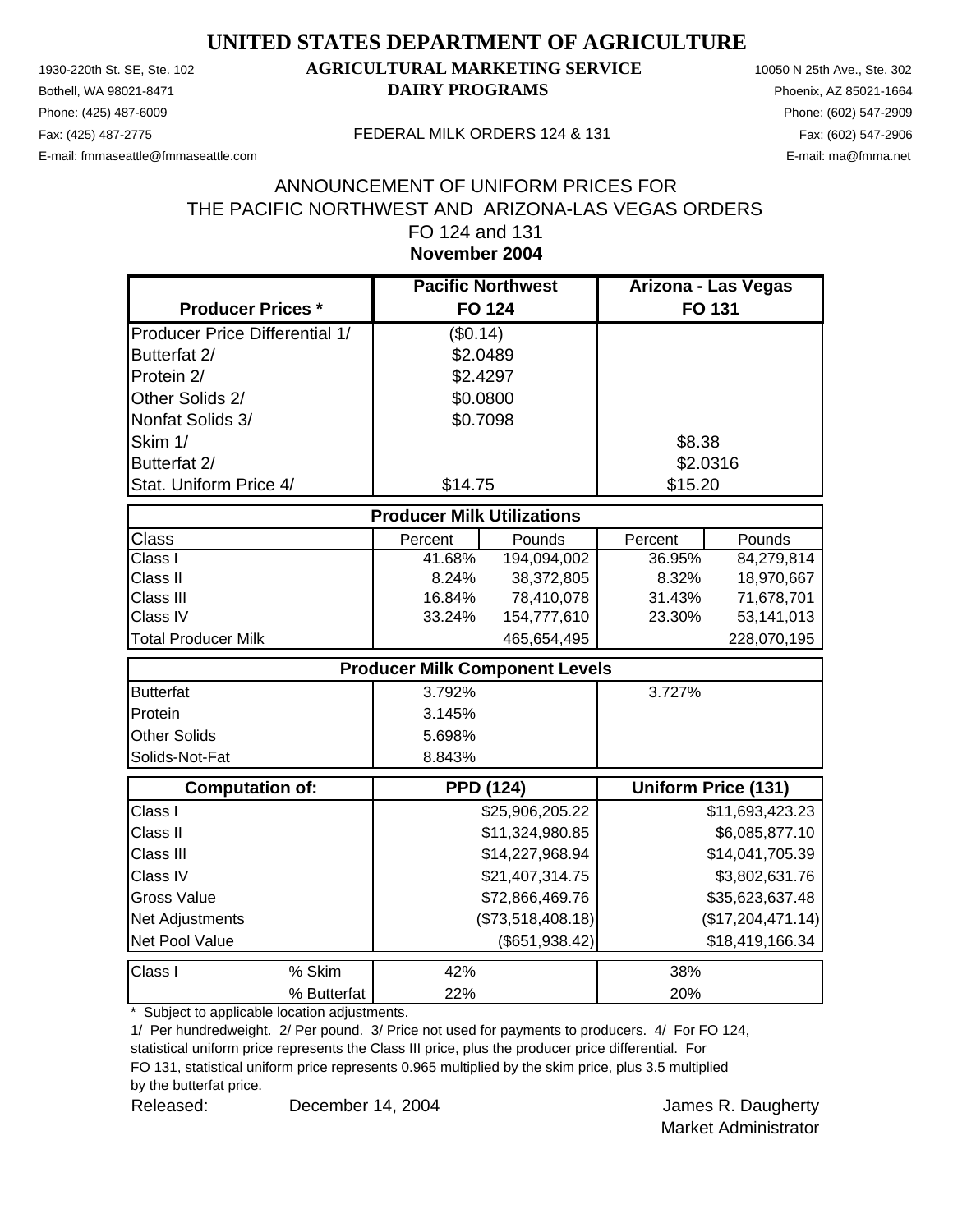# MILK MARKET SUMMARIES FOR NOVEMBER 2004

|                               |               |              |               | November 2004              |          |
|-------------------------------|---------------|--------------|---------------|----------------------------|----------|
|                               | November 2004 | October 2004 | November 2003 | <b>Percent Change From</b> |          |
|                               | 1/            | 1/           | $\frac{1}{2}$ | Month-Ago                  | Year-Ago |
| <b>Producer Deliveries</b>    | 465,654,495   | 617,207,024  | 428,862,717   | $-24.55%$                  | 8.58%    |
| <b>Daily Deliveries</b>       | 15,521,817    | 19,909,904   | 14,295,424    | $-22.04%$                  | 8.58%    |
| <b>Number of Producers</b>    | 840           | 889          | 835           |                            |          |
| Daily Deliveries Per Producer | 18,478        | 22,396       | 17,120        | $-17.49%$                  | 7.93%    |
| <b>Class I Producer Milk</b>  | 194,094,002   | 184,876,568  | 176,654,597   | 4.99%                      | 9.87%    |
| Class I Utilization (%)       | 41.68%        | 29.95%       | 41.19%        |                            |          |
| <b>Class I Daily Usage</b>    | 6,469,800     | 5,963,760    | 5,888,487     | 8.49%                      | 9.87%    |

# **Pacific Northwest Order (FO 124)**

### **Arizona-Las Vegas Order (FO 131)**

|                               |               |                               |             | November 2004              |          |
|-------------------------------|---------------|-------------------------------|-------------|----------------------------|----------|
|                               | November 2004 | November 2003<br>October 2004 |             | <b>Percent Change From</b> |          |
|                               |               |                               |             | Month-Ago                  | Year-Ago |
| <b>Producer Deliveries</b>    | 228,070,195   | 230,687,234                   | 243,450,105 | $-1.13%$                   | $-6.32%$ |
| <b>Daily Deliveries</b>       | 7,602,340     | 7,441,524                     | 8,115,004   | 2.16%                      | $-6.32%$ |
| Number of Producers           | 92            | 92                            | 105         |                            |          |
| Daily Deliveries Per Producer | 82,634        | 80,886                        | 77,286      | 2.16%                      | 6.92%    |
| <b>Class I Producer Milk</b>  | 84,279,814    | 80,833,157                    | 78,625,450  | 4.26%                      | 7.19%    |
| Class I Utilization (%)       | 36.95%        | 35.03%                        | 32.29%      |                            |          |
| <b>Class I Daily Usage</b>    | 2,809,327     | 2,607,521                     | 2,620,848   | 7.74%                      | 7.19%    |

1/ Eligible milk not pooled due to price. Comparisons to previous month or year may be biased.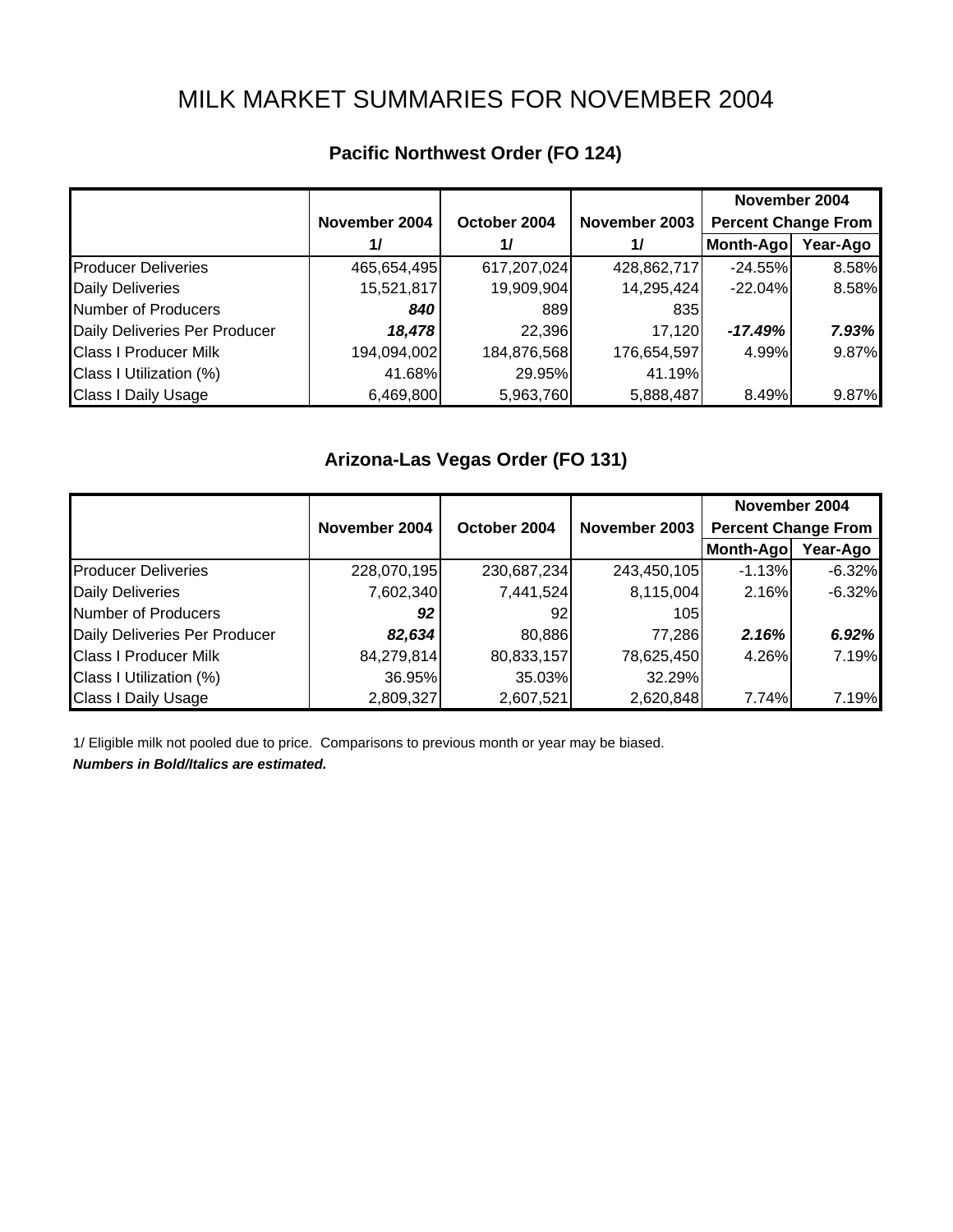Phone: (425) 487-6009 Phone: (602) 547-2909

### 1930-220th St. SE, Ste. 102 **AGRICULTURAL MARKETING SERVICE** 10050 N 25th Ave., Ste. 302 Bothell, WA 98021-8471 **DAIRY PROGRAMS** Phoenix, AZ 85021-1664

E-mail: fmmaseattle@fmmaseattle.com E-mail: ma@fmma.net

#### Fax: (425) 487-2775 FEDERAL MILK ORDERS 124 & 131

#### **December 2004** ANNOUNCEMENT OF UNIFORM PRICES FOR THE PACIFIC NORTHWEST AND ARIZONA-LAS VEGAS ORDERS FO 124 and 131

|                                       | <b>Pacific Northwest</b>              |                   |          | Arizona - Las Vegas        |
|---------------------------------------|---------------------------------------|-------------------|----------|----------------------------|
| <b>Producer Prices *</b>              | <b>FO 124</b>                         |                   |          | FO 131                     |
| <b>Producer Price Differential 1/</b> | (\$1.31)                              |                   |          |                            |
| Butterfat 2/                          | \$2.0366                              |                   |          |                            |
| Protein 2/                            | \$2.8486                              |                   |          |                            |
| Other Solids 2/                       | \$0.0858                              |                   |          |                            |
| Nonfat Solids 3/                      | \$0.7240                              |                   |          |                            |
| Skim 1/                               |                                       |                   | \$8.81   |                            |
| Butterfat 2/                          |                                       |                   | \$2.0132 |                            |
| Stat. Uniform Price 4/                | \$14.83                               |                   | \$15.55  |                            |
|                                       | <b>Producer Milk Utilizations</b>     |                   |          |                            |
| Class                                 | Percent                               | Pounds            | Percent  | Pounds                     |
| Class I                               | 43.04%                                | 190,432,216       | 35.45%   | 87,523,093                 |
| Class II                              | 7.59%                                 | 33,597,257        | 6.82%    | 16,851,841                 |
| Class III                             | 7.96%                                 | 35,226,574        | 29.17%   | 72,038,270                 |
| Class IV                              | 41.41%                                | 183,220,794       | 28.56%   | 70,528,953                 |
| <b>Total Producer Milk</b>            |                                       | 442,476,841       |          | 246,942,157                |
|                                       | <b>Producer Milk Component Levels</b> |                   |          |                            |
| <b>Butterfat</b>                      | 3.710%                                |                   | 3.706%   |                            |
| Protein                               | 3.094%                                |                   |          |                            |
| <b>Other Solids</b>                   | 5.668%                                |                   |          |                            |
| Solids-Not-Fat                        | 8.762%                                |                   |          |                            |
| Computation of:                       |                                       | <b>PPD (124)</b>  |          | <b>Uniform Price (131)</b> |
| Class I                               |                                       | \$25,808,581.91   |          | \$12,331,728.18            |
| Class II                              |                                       | \$9,527,145.10    |          | \$5,183,615.94             |
| Class III                             |                                       | \$6,672,757.92    |          | \$15,177,474.08            |
| Class IV                              |                                       | \$26,625,561.04   |          | \$6,613,753.37             |
| <b>Gross Value</b>                    |                                       | \$68,634,045.97   |          | \$39,306,571.57            |
| Net Adjustments                       |                                       | (\$74,430,922.59) |          | (\$18,341,951.19)          |
| Net Pool Value                        |                                       | (\$5,796,876.62)  |          | \$20,964,620.38            |
| Class I<br>% Skim                     | 44%                                   |                   | 36%      |                            |
| % Butterfat                           | 23%                                   |                   | 19%      |                            |

\* Subject to applicable location adjustments.

1/ Per hundredweight. 2/ Per pound. 3/ Price not used for payments to producers. 4/ For FO 124, statistical uniform price represents the Class III price, plus the producer price differential. For

FO 131, statistical uniform price represents 0.965 multiplied by the skim price, plus 3.5 multiplied

by the butterfat price.

Released: The January 13, 2005 Contract Manual Manual Media Section 1, 2005 January 13, 2005